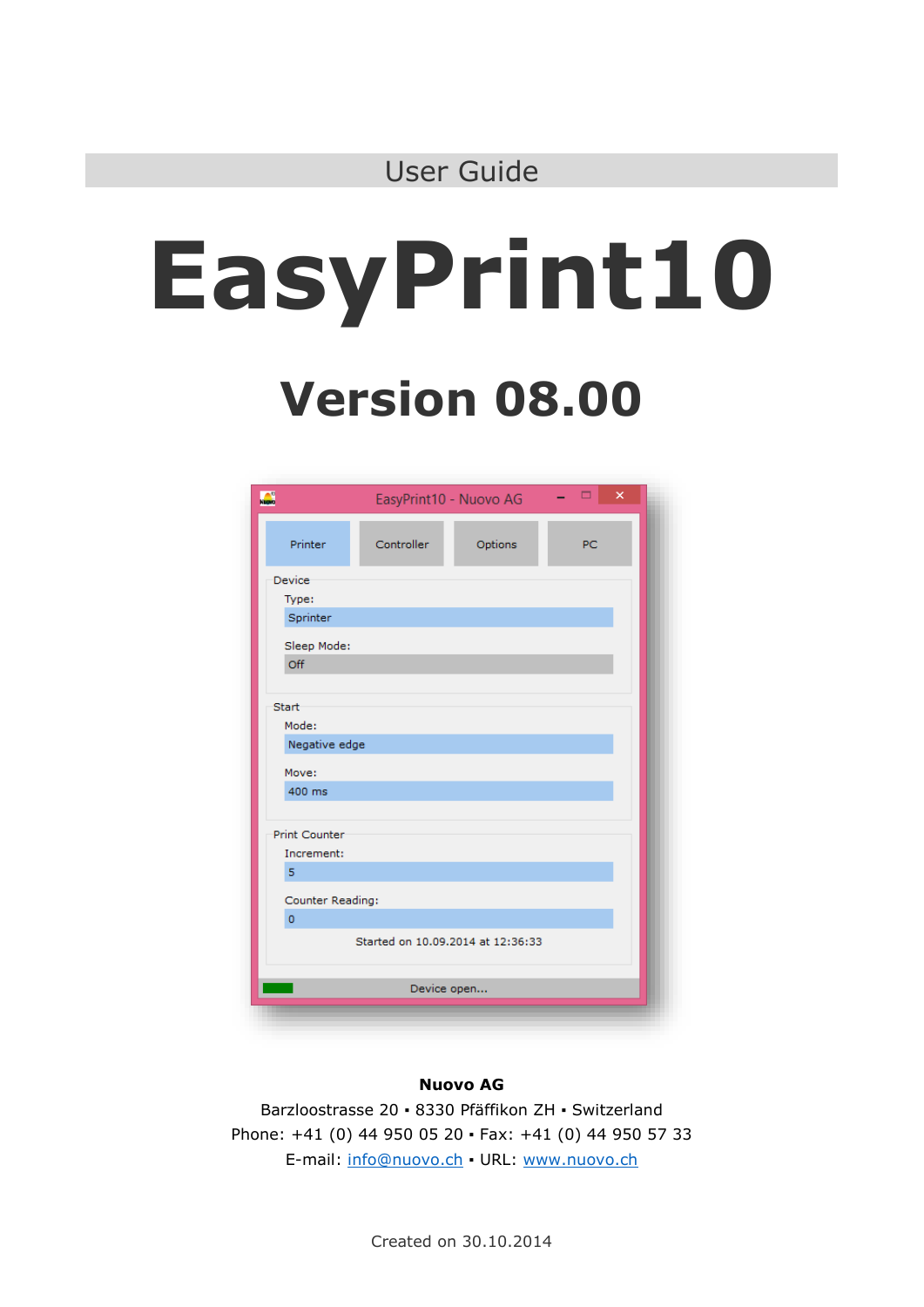

#### <span id="page-1-0"></span>**TABLE OF CONTENTS**  $1.$

| 1.               |  |
|------------------|--|
| 2.               |  |
| 2.1              |  |
| 2.2              |  |
| 2.3              |  |
| 2.4              |  |
| 2.5              |  |
| 3.               |  |
| 4.               |  |
| 4.1              |  |
| 4.1.1            |  |
| 4.1.2            |  |
| 4.2              |  |
| 4.2.1            |  |
| 4.2.2            |  |
| 4.3              |  |
| 4.3.1            |  |
| 4.3.2            |  |
| 5.               |  |
| 5.1              |  |
| 5.1.1            |  |
|                  |  |
| 5.2              |  |
| 6.               |  |
| $6.1$            |  |
| 6.2              |  |
| $\overline{7}$ . |  |
| 7.1              |  |
| 7.1.1            |  |
| 7.1.2            |  |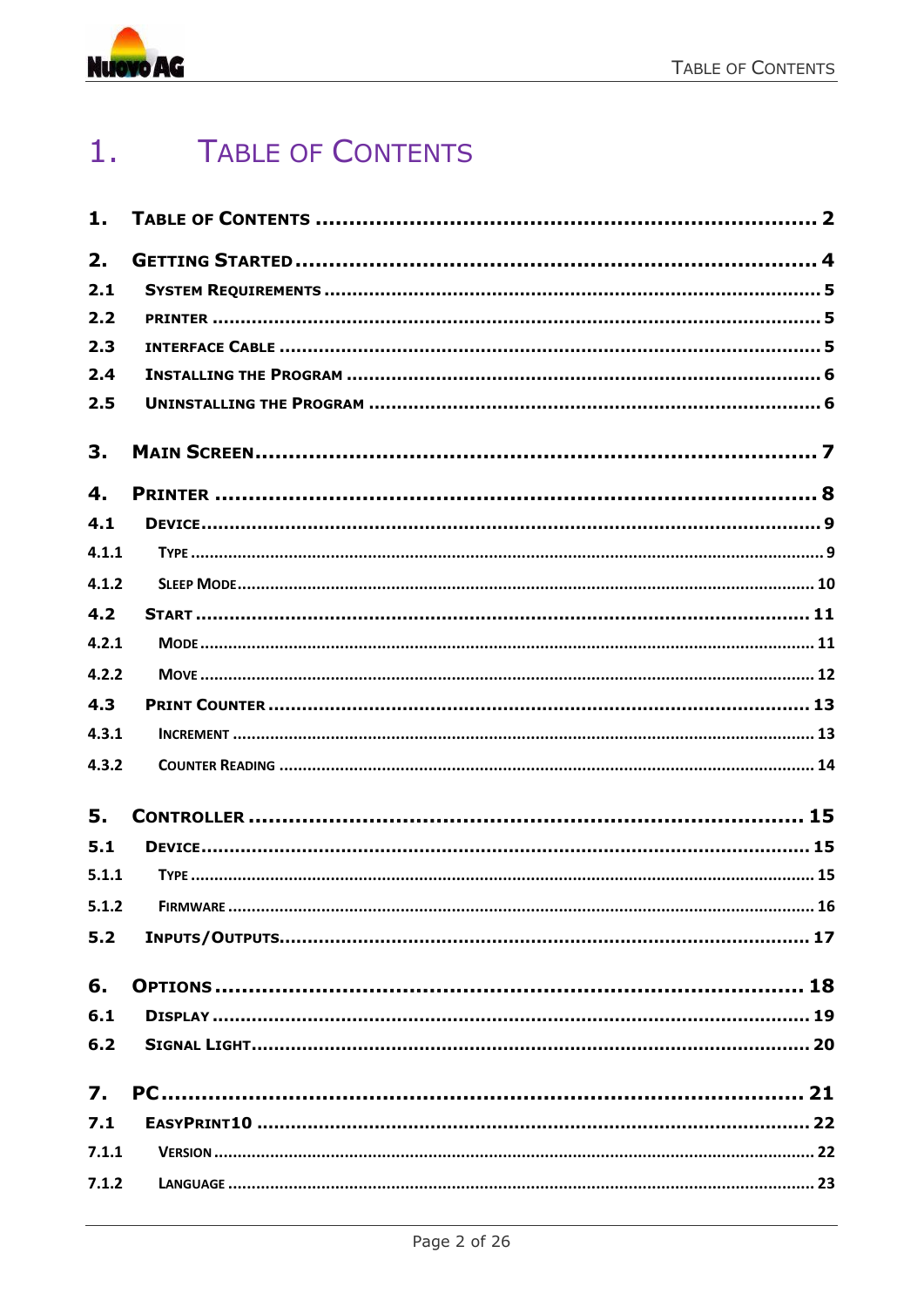

| 7.2.4 |  |
|-------|--|
| 7.2.5 |  |
|       |  |
|       |  |
|       |  |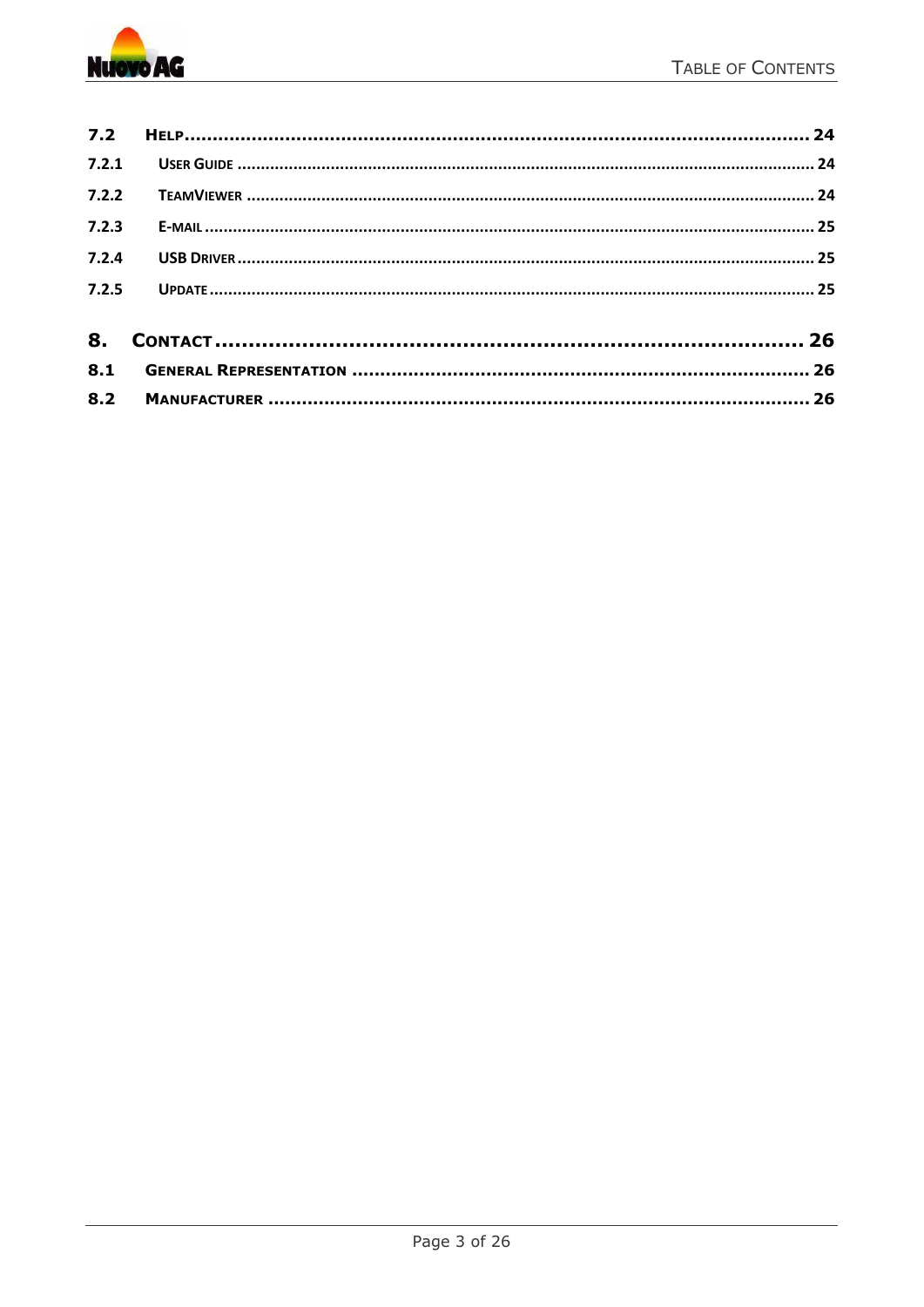

# <span id="page-3-0"></span>2. GETTING STARTED

EasyPrint10 is a program that makes it easy to check and adjust printer settings and perform printer diagnostics. The program runs on a PC using Microsoft Windows.

The following documentation describes how to use the EasyPrint10 program. The user guide is available in several languages. More information can be requested at Nuovo AG.



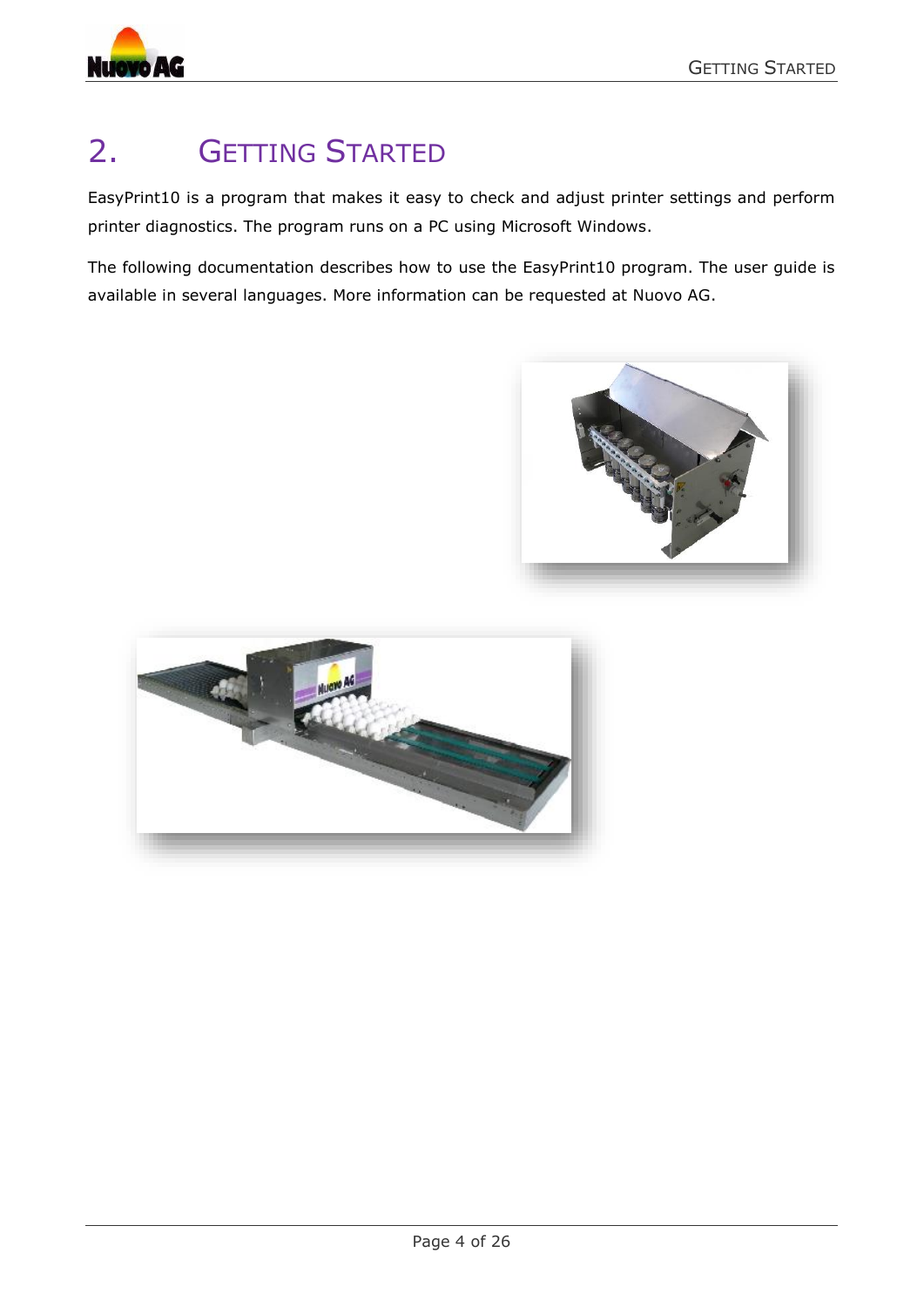

# <span id="page-4-0"></span>2.1 SYSTEM REQUIREMENTS

To run the EasyPrint10 program effectively, the PC should meet the following minimum system requirements:

- System: Computer with keyboard and mouse or touchscreen
- Processor: Intel Pentium 4 (1000 MHz) or equivalent
- Memory: 1 GByte of RAM
- Hard drive: 40 MByte free disk space
- Interface: USB 1.0
- Video: VGA (800 x 600, 256 colours)
- Operating System: Microsoft Windows XP (Service Pack 3)

### <span id="page-4-1"></span>2.2 PRINTER

The following printers are supported by the EasyPrint10 program:

- Sprinter
- Omnia
- BAN

### <span id="page-4-2"></span>2.3 INTERFACE CABLE

With the interface cable (ComboxCableUSB) the PC is connected to the printer.

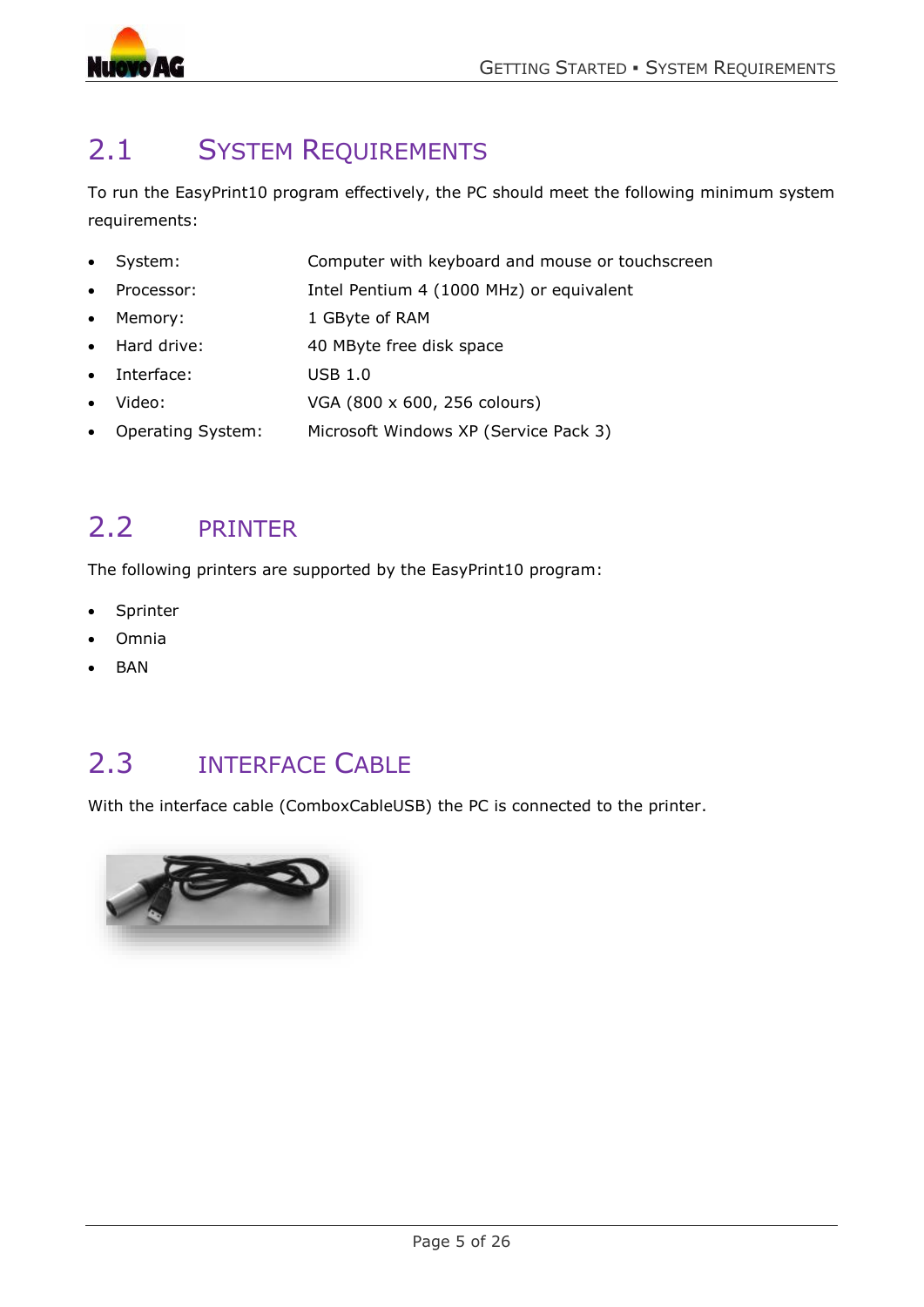

# <span id="page-5-0"></span>2.4 INSTALLING THE PROGRAM

Start the installer and follow the instructions. The installer installs the EasyPrint10 program and the required drivers automatically.

| ×<br>EasyPrint10 Setup                                                                                                                                                                                                                                                                                                                                         |
|----------------------------------------------------------------------------------------------------------------------------------------------------------------------------------------------------------------------------------------------------------------------------------------------------------------------------------------------------------------|
| Welcome to the EasyPrint10 Setup<br>Wizard<br>This wizard will guide you through the installation of<br>EasyPrint10.<br>It is recommended that you close all other applications<br>before starting Setup. This will make it possible to update<br>relevant system files without having to reboot your<br>computer.<br>Click Install to start the installation. |
| Cancel                                                                                                                                                                                                                                                                                                                                                         |
|                                                                                                                                                                                                                                                                                                                                                                |

# <span id="page-5-1"></span>2.5 UNINSTALLING THE PROGRAM

Use the Windows Control Panel to start the uninstaller and follow the instructions. All data will be lost.

| Completed |                                                                                                                                                                                                                                                                             |  |  |
|-----------|-----------------------------------------------------------------------------------------------------------------------------------------------------------------------------------------------------------------------------------------------------------------------------|--|--|
|           |                                                                                                                                                                                                                                                                             |  |  |
|           | Delete file: C: Wuovo AG\EasyPrint10\HEX\AP0050.B10<br>Delete file: C: Wuovo AG\EasyPrint10\HEX\AP0060.B10<br>Delete file: C: Wuovo AG\EasyPrint10\HEX\AP0070.B10<br>Delete file: C: Wuovo AG\EasyPrint10\HEX\AP0080.B10<br>Delete file: C: Wuovo AG\EasyPrint10\HEX\FL.B10 |  |  |
| Completed | Remove folder: C: Wuovo AG\EasyPrint10\HEX\<br>Delete file: C: Wuovo AG\EasyPrint10\TEAMVIEWER\TeamViewerOS.exe<br>Remove folder: C: Wuovo AG\EasyPrint10\TEAMVIEWER\<br>Remove folder: C: Wuovo AG\EasyPrint10\                                                            |  |  |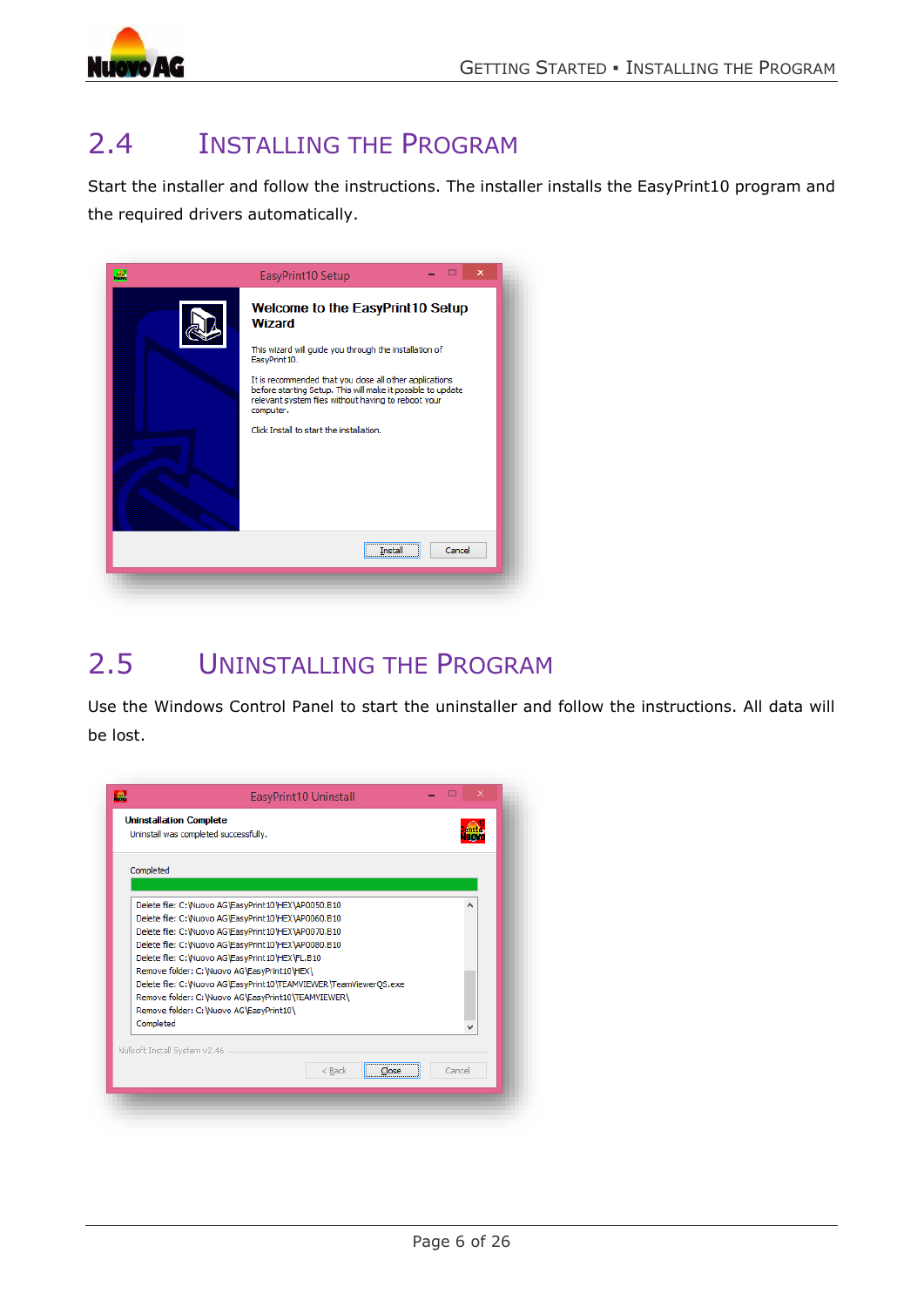

<span id="page-6-0"></span>

|                                   | LIMIN OUNLLIN          |         |        |  |  |  |
|-----------------------------------|------------------------|---------|--------|--|--|--|
| <b>PRINTER</b>                    | CONTROLLER OPTIONS     |         | PC     |  |  |  |
| $\mathbf{C}$                      | EasyPrint10 - Nuovo AG |         | ×<br>▭ |  |  |  |
| Printer                           | Controller             | Options | PC     |  |  |  |
| Device<br>Type:<br>Sprinter       |                        |         |        |  |  |  |
| Sleep Mode:<br>Off                |                        |         |        |  |  |  |
| Start<br>Mode:<br>Negative edge   |                        |         |        |  |  |  |
| Move:<br>400 ms                   |                        |         |        |  |  |  |
| Print Counter<br>Increment:<br>5  |                        |         |        |  |  |  |
| Counter Reading:<br>$\mathbf 0$   |                        |         |        |  |  |  |
| Started on 10.09.2014 at 12:36:33 |                        |         |        |  |  |  |
|                                   | Device open            |         |        |  |  |  |
|                                   | <b>STATE</b>           |         |        |  |  |  |

# 3. MAIN SCREEN

#### PRINTER

The functions are described in the chapter [Printer.](#page-7-0)

#### **CONTROLLER**

The functions are described in the chapter [Controller.](#page-14-0)

#### **OPTIONS**

The functions are described in the chapter [Options.](#page-17-0)

#### PC

The functions are described in the chapter [PC.](#page-20-0)

#### **STATE**

The state of the printer is displayed.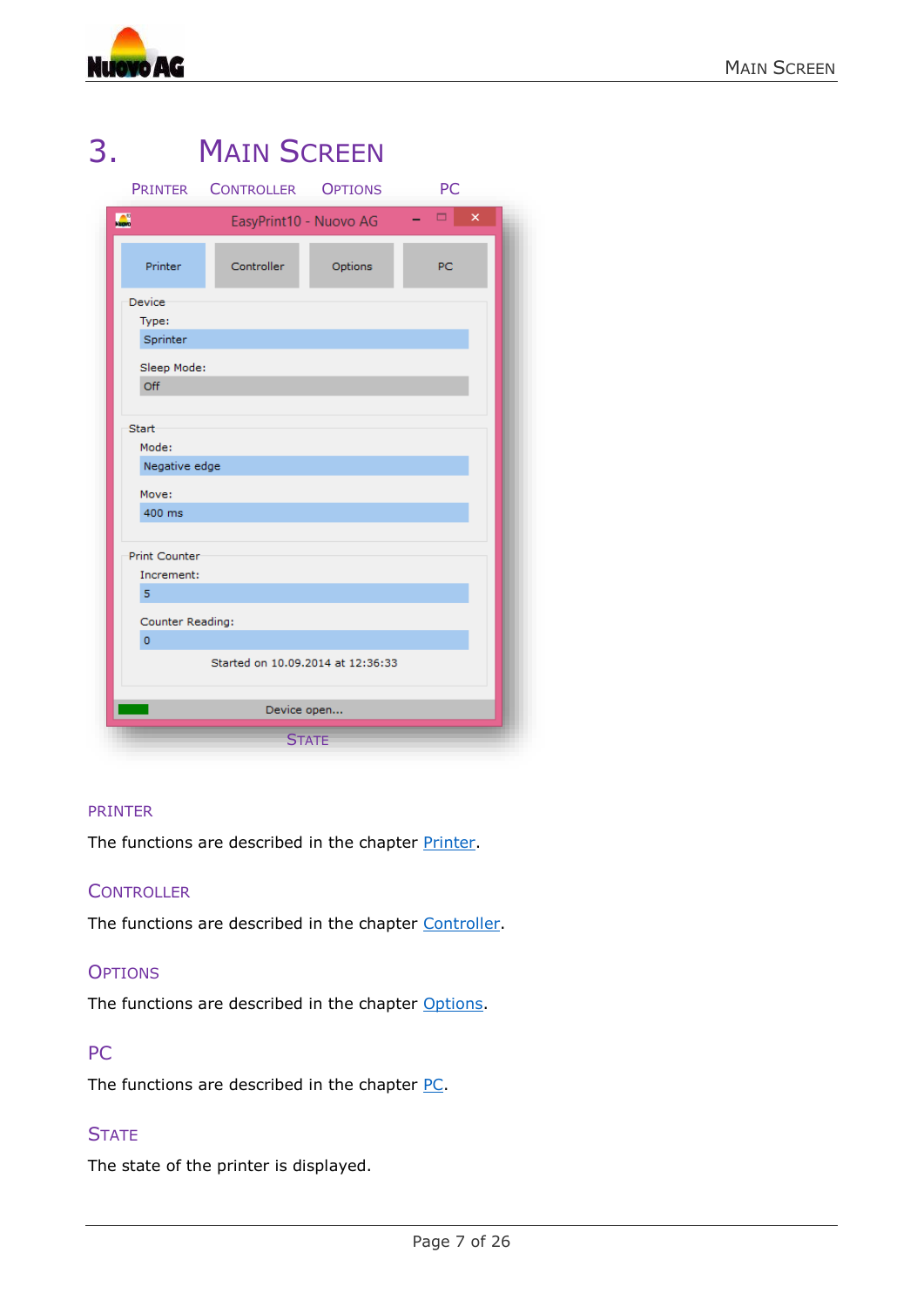

# <span id="page-7-0"></span>4. PRINTER

All printer settings are displayed and can be changed.

| Printer<br>Controller<br>Options<br><b>PC</b><br>Device<br>Type:<br>Sprinter<br>Sleep Mode:<br>Off<br>Start<br>Mode:<br>Negative edge<br>Move:<br>400 ms<br>Print Counter<br>Increment:<br>5<br>Counter Reading:<br>$\overline{0}$ | $\mathbf{L}$ | EasyPrint10 - Nuovo AG |  | $\Box$<br>× |  |  |  |
|------------------------------------------------------------------------------------------------------------------------------------------------------------------------------------------------------------------------------------|--------------|------------------------|--|-------------|--|--|--|
|                                                                                                                                                                                                                                    |              |                        |  |             |  |  |  |
|                                                                                                                                                                                                                                    |              |                        |  |             |  |  |  |
|                                                                                                                                                                                                                                    |              |                        |  |             |  |  |  |
|                                                                                                                                                                                                                                    |              |                        |  |             |  |  |  |
|                                                                                                                                                                                                                                    |              |                        |  |             |  |  |  |
|                                                                                                                                                                                                                                    |              |                        |  |             |  |  |  |
|                                                                                                                                                                                                                                    |              |                        |  |             |  |  |  |
|                                                                                                                                                                                                                                    |              |                        |  |             |  |  |  |
|                                                                                                                                                                                                                                    |              |                        |  |             |  |  |  |
|                                                                                                                                                                                                                                    |              |                        |  |             |  |  |  |
|                                                                                                                                                                                                                                    |              |                        |  |             |  |  |  |
|                                                                                                                                                                                                                                    |              |                        |  |             |  |  |  |
|                                                                                                                                                                                                                                    |              |                        |  |             |  |  |  |
|                                                                                                                                                                                                                                    |              |                        |  |             |  |  |  |
|                                                                                                                                                                                                                                    |              |                        |  |             |  |  |  |
|                                                                                                                                                                                                                                    |              |                        |  |             |  |  |  |
|                                                                                                                                                                                                                                    |              |                        |  |             |  |  |  |
|                                                                                                                                                                                                                                    |              |                        |  |             |  |  |  |
|                                                                                                                                                                                                                                    |              |                        |  |             |  |  |  |
| Started on 10.09.2014 at 12:36:33                                                                                                                                                                                                  |              |                        |  |             |  |  |  |
| Device open                                                                                                                                                                                                                        |              |                        |  |             |  |  |  |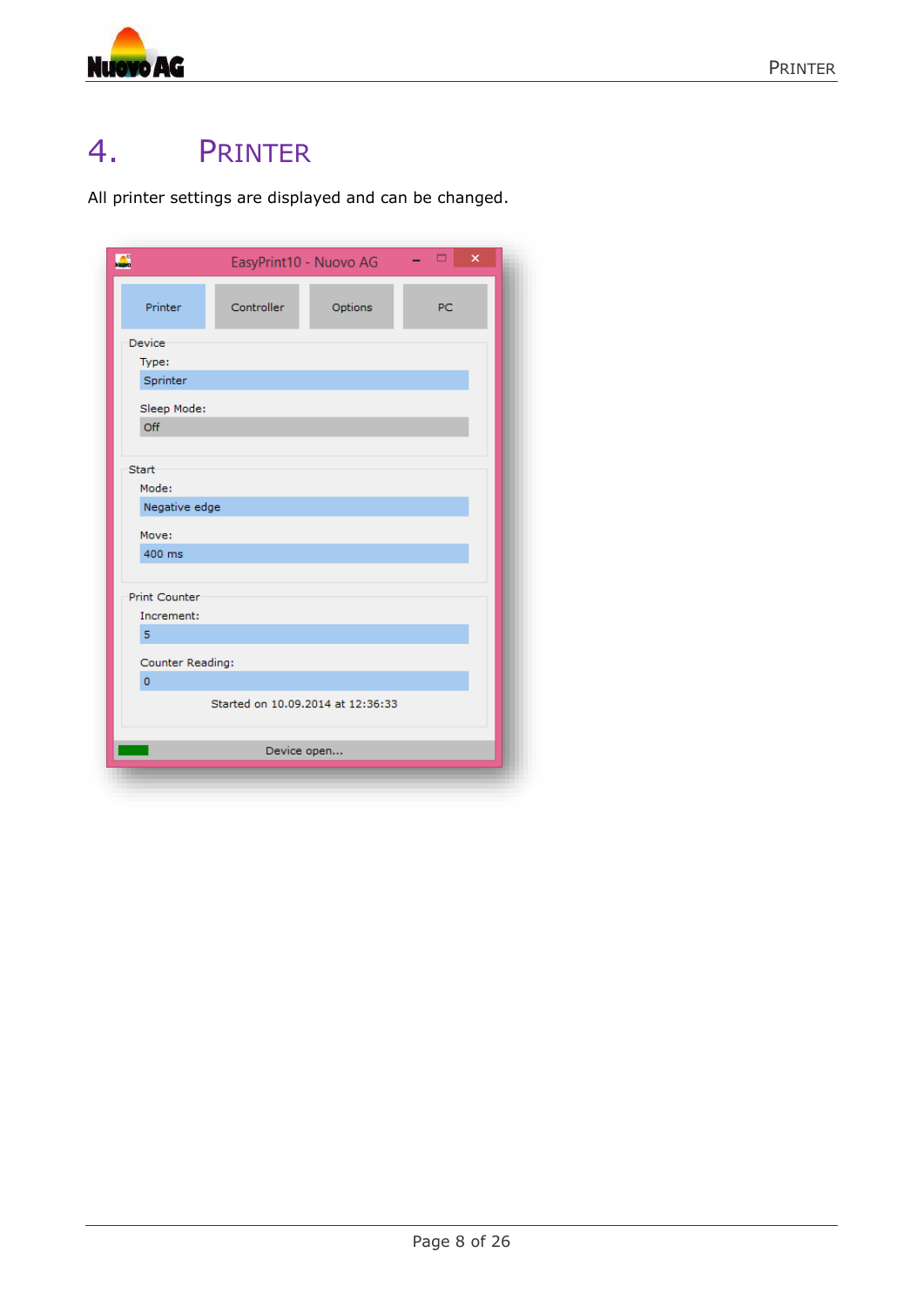

# <span id="page-8-0"></span>4.1 DEVICE

### <span id="page-8-1"></span>4.1.1 TYPE

The selected device type is displayed and can be changed.

| Type:    |  |
|----------|--|
| Sprinter |  |
|          |  |



#### **SPRINTER**

Sprinter printer.

#### **OMNIA**

Omnia printer.

#### BAN

BAN printer.

#### **OK**

The setting is stored on the printer and the window is closed.

#### **CANCEL**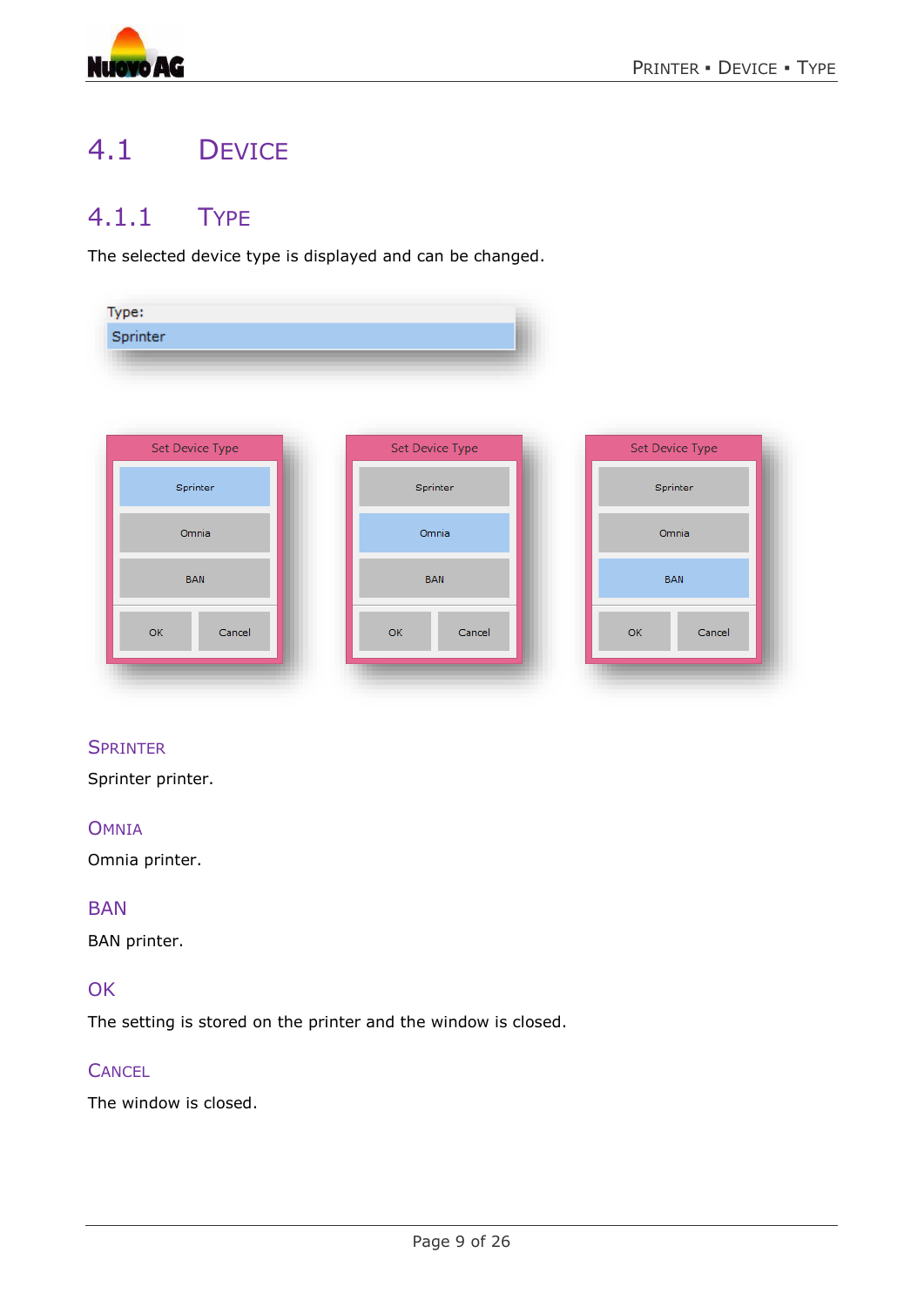



Sleep Mode:

### <span id="page-9-0"></span>4.1.2 SLEEP MODE

The time after the printer goes to sleep mode is displayed and can be changed. In sleep mode the conveyor belt is turned off. Only BAN printers support this function.

|            | Set Device Sleep Mode | Set Device Sleep Mode |            |
|------------|-----------------------|-----------------------|------------|
| Off        | 10 seconds            | Off                   | 10 seconds |
| 30 seconds | 1 minute              | 30 seconds            | 1 minute   |
| 2 minutes  | 3 minutes             | 2 minutes             | 3 minutes  |
| 4 minutes  | 5 minutes             | 4 minutes             | 5 minutes  |
| 10 minutes | 30 minutes            | 10 minutes            | 30 minutes |

#### **OFF**

The sleep mode is not used.

#### 10 SECONDS…30 MINUTES

If not printed for the selected time the printer goes to sleep mode.

#### **OK**

The setting is stored on the printer and the window is closed.

#### **CANCEL**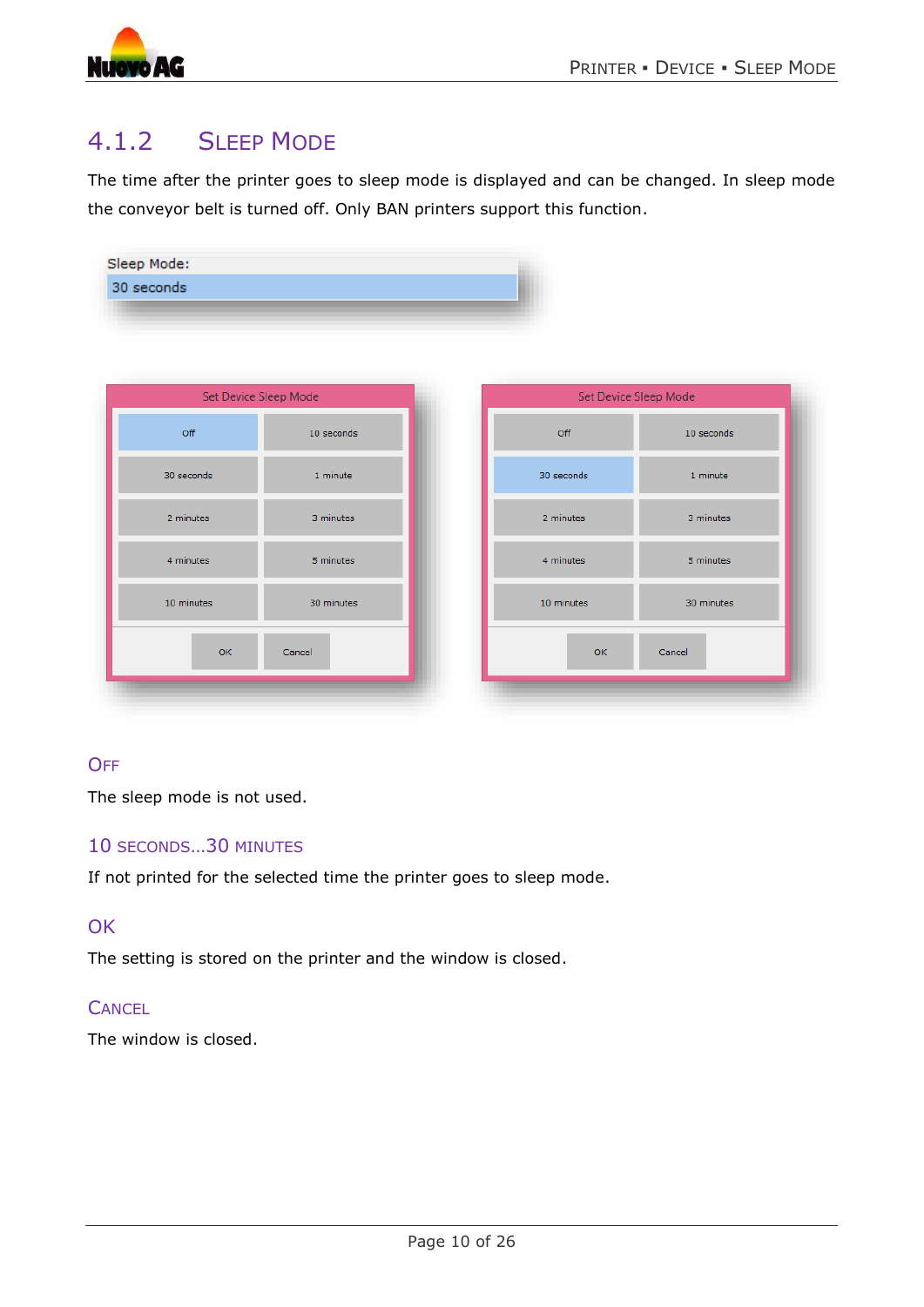

# <span id="page-10-0"></span>4.2 START

### <span id="page-10-1"></span>4.2.1 MODE

The start signal change that triggers the print start is displayed and can be changed.

| Mode:<br>Negative edge |                       |
|------------------------|-----------------------|
|                        |                       |
| <b>Set Start Mode</b>  | <b>Set Start Mode</b> |
| Negative edge          | Negative edge         |
| Positive edge          | Positive edge         |
| Cancel<br>OK           | OK<br>Cancel          |
|                        |                       |

#### NEGATIVE EDGE

A start signal change from 1 to 0 triggers the print start.

#### POSITIVE EDGE

A start signal change from 0 to 1 triggers the print start.

#### **OK**

The setting is stored on the printer and the window is closed.

#### **CANCEL**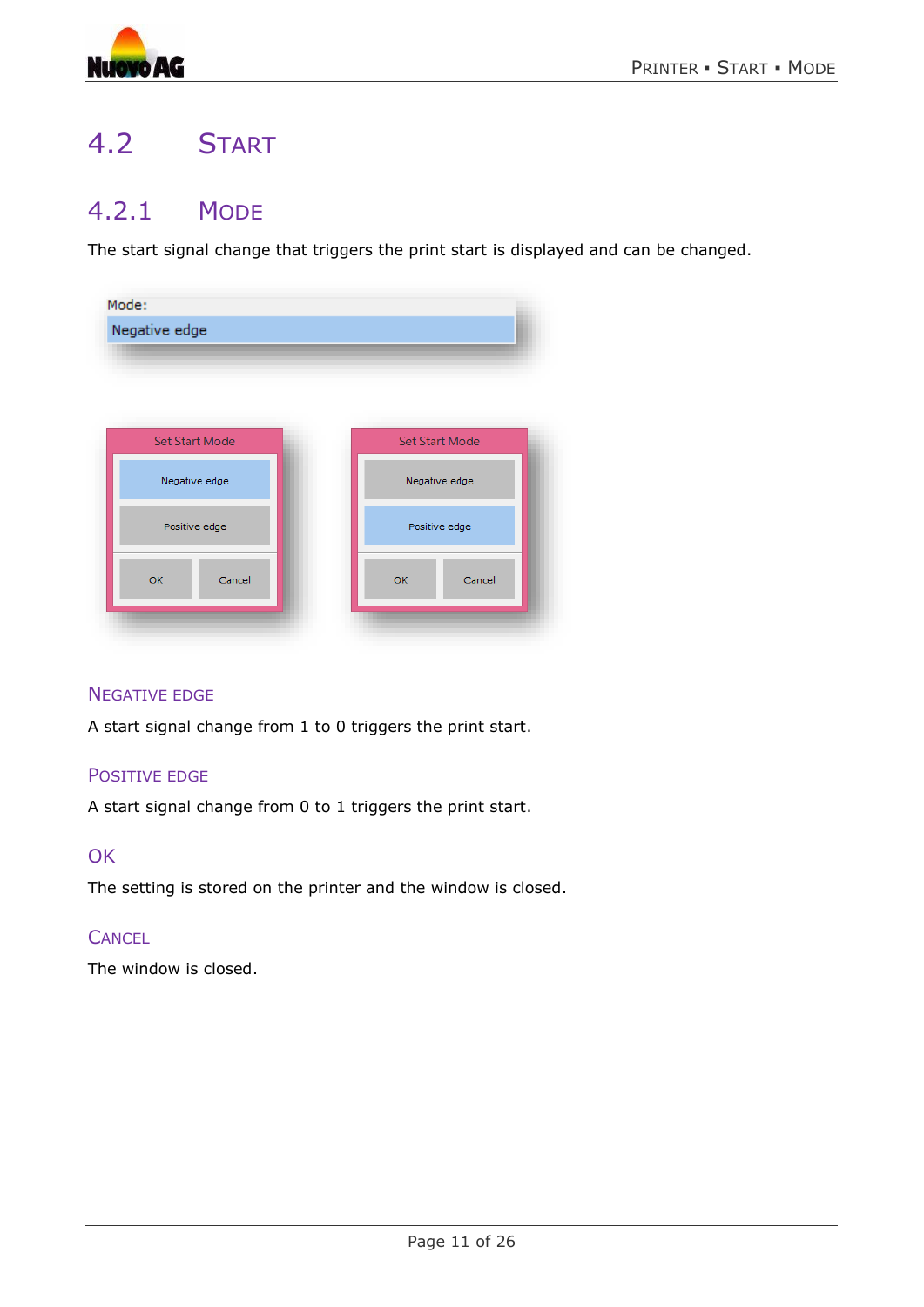

### <span id="page-11-0"></span>4.2.2 MOVE

This shows how much the start signal is shifted by the printer controller. It also can be changed. No need for any mechanical displacement of printer components anymore. Only Sprinter- and Omnia printers support this function.

| Move:<br>400 ms |                       |        |  |
|-----------------|-----------------------|--------|--|
|                 |                       |        |  |
|                 | <b>Set Start Move</b> |        |  |
|                 | 400 ms                |        |  |
| OK              |                       | Cancel |  |
|                 |                       |        |  |

#### MINUS -

Reduces how much the start signal is shifted.

#### PLUS +

Increases how much the start signal is shifted.

#### **OK**

The setting is stored on the printer and the window is closed.

#### **CANCEL**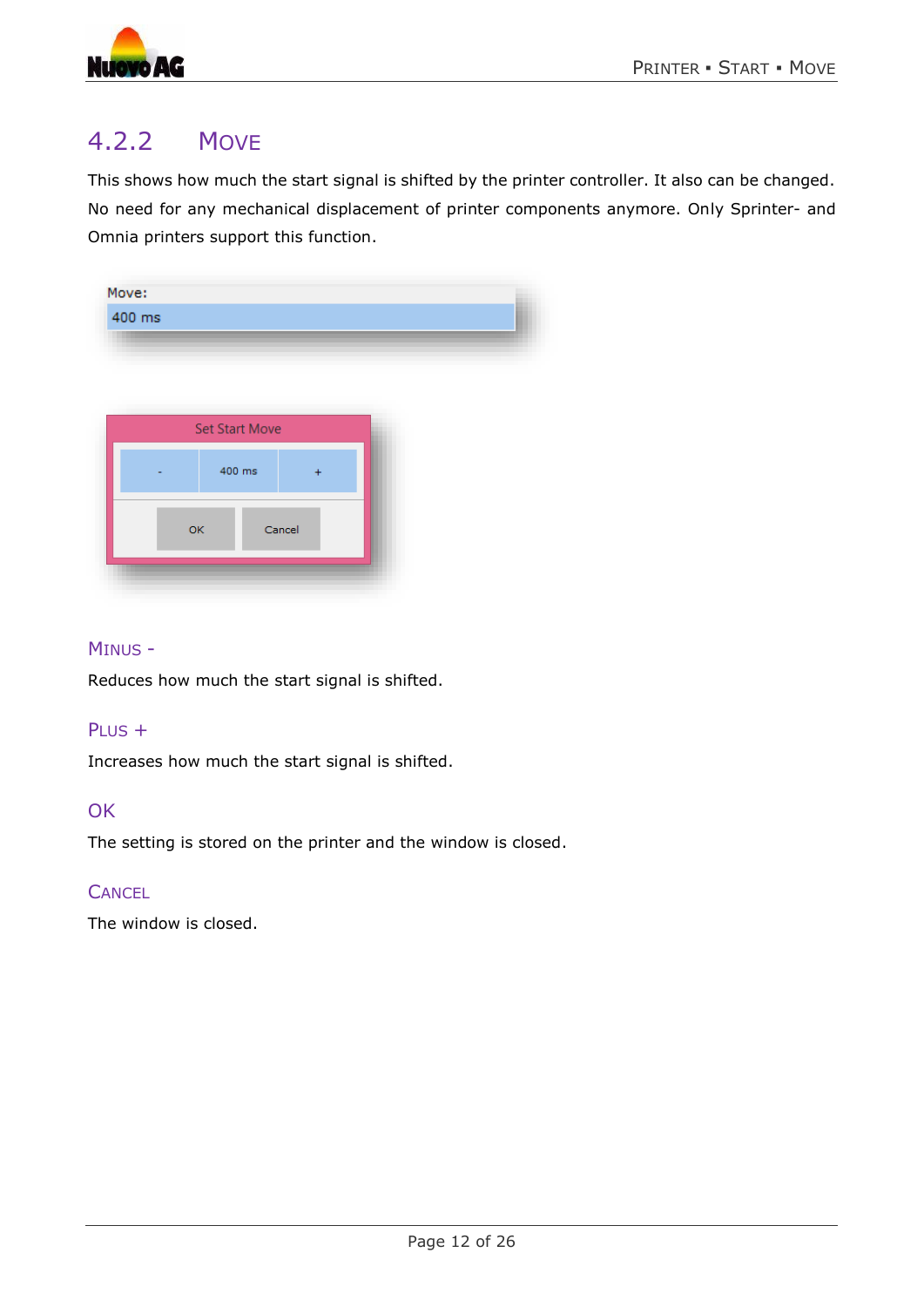

## <span id="page-12-0"></span>4.3 PRINT COUNTER

### <span id="page-12-1"></span>4.3.1 INCREMENT

The number of print heads the printer is equipped with is displayed and can be changed.

| 5<br>Set Print Counter Increment<br>5<br>Cancel<br>OK | Increment: |  |  |
|-------------------------------------------------------|------------|--|--|
|                                                       |            |  |  |
|                                                       |            |  |  |
|                                                       |            |  |  |
|                                                       |            |  |  |
|                                                       |            |  |  |
|                                                       |            |  |  |
|                                                       |            |  |  |
|                                                       |            |  |  |
|                                                       |            |  |  |
|                                                       |            |  |  |
|                                                       |            |  |  |

#### MINUS -

Reduces the number of print heads.

#### PLUS +

Increases the number of print heads.

#### **OK**

The setting is stored on the printer and the window is closed.

#### **CANCEL**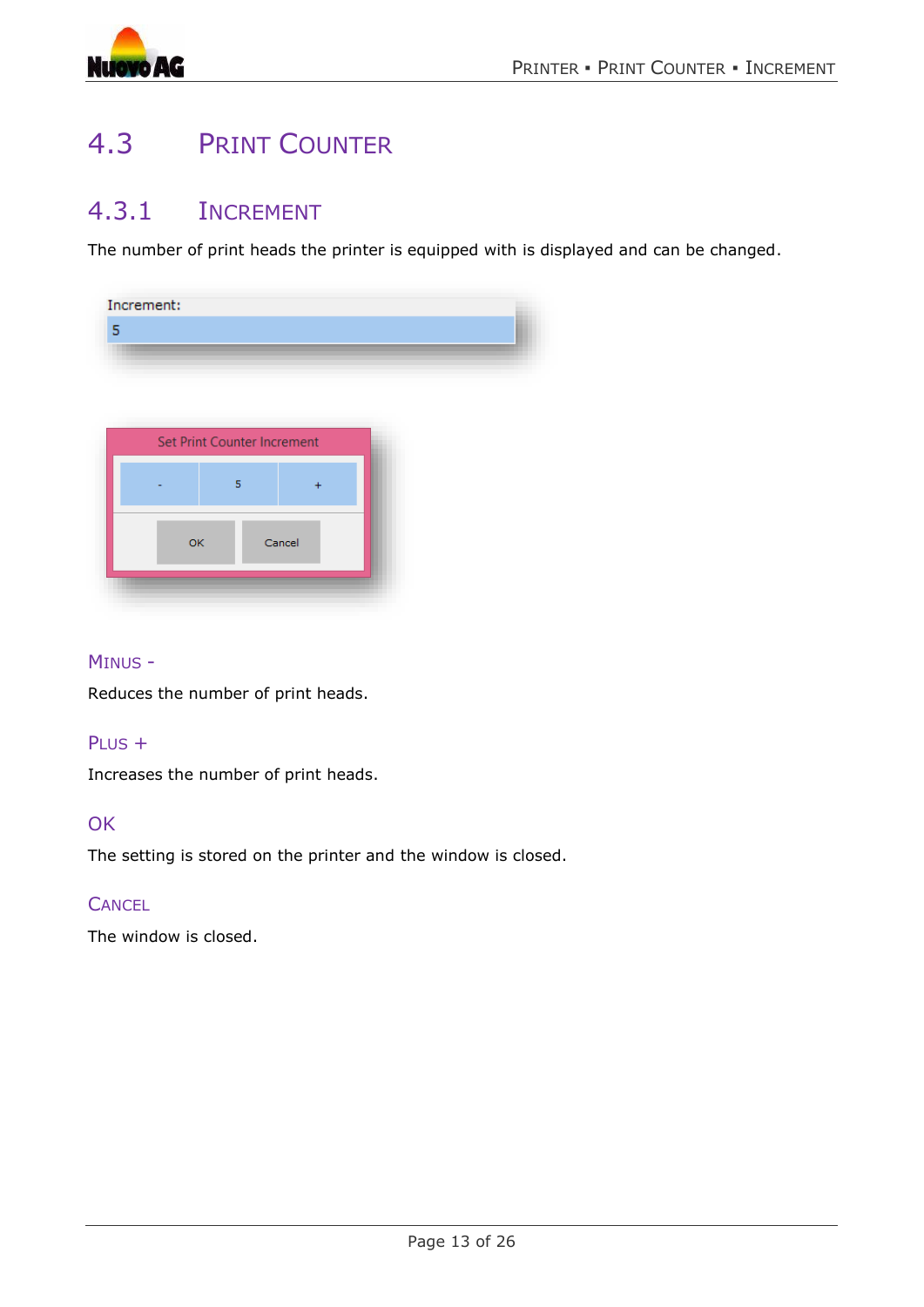

### <span id="page-13-0"></span>4.3.2 COUNTER READING

The counter reading is displayed and can be reset.

| Counter Reading:           |  |
|----------------------------|--|
| 540                        |  |
|                            |  |
|                            |  |
|                            |  |
| <b>Reset Print Counter</b> |  |

| OK | Cancel |
|----|--------|

#### **PASSWORD**

Entering the password.

#### **OK**

Reset the print counter and the window is closed.

#### **CANCEL**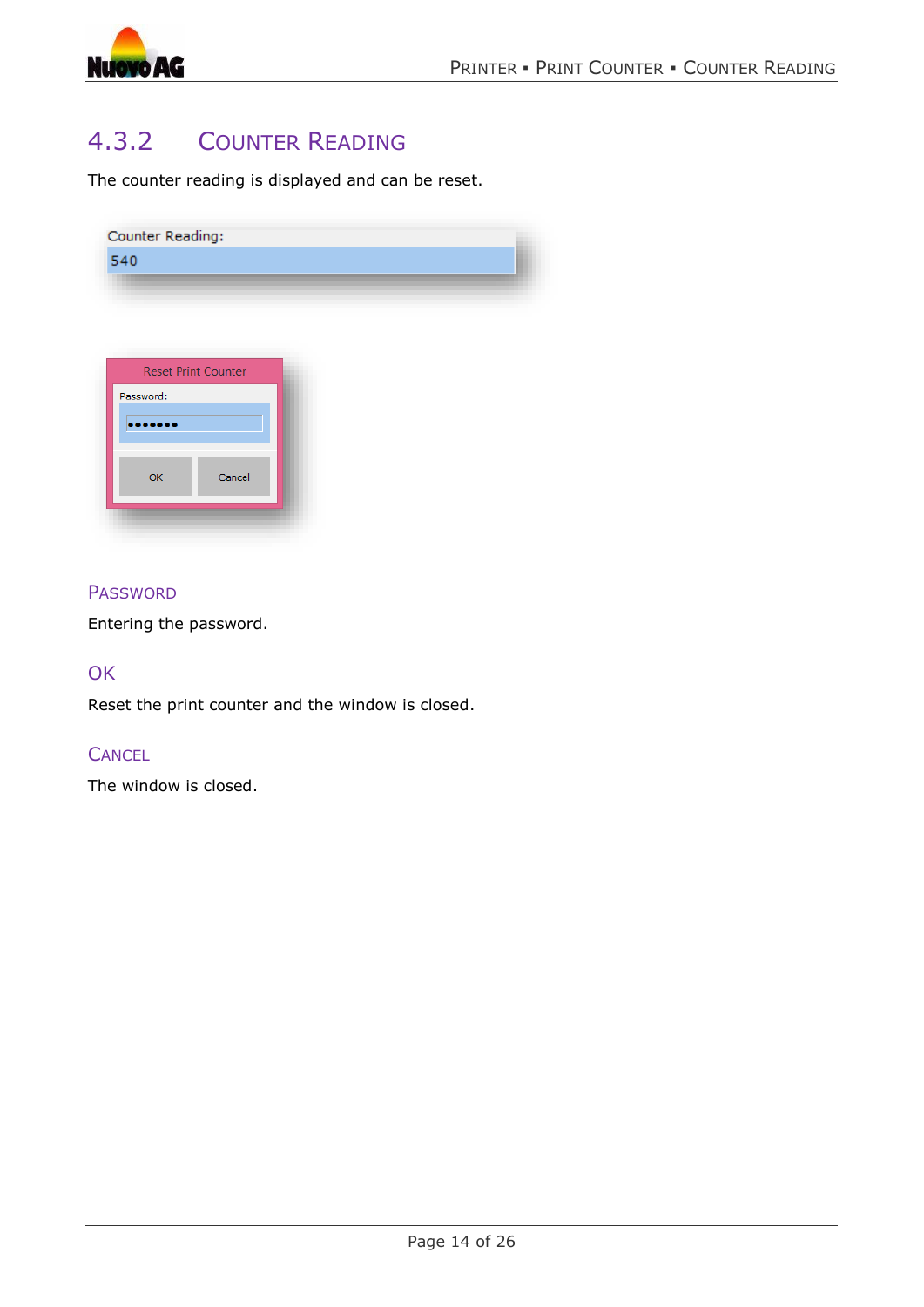

# <span id="page-14-0"></span>5. CONTROLLER

This shows information for service and commissioning.

| Printer                          | Controller         | Options  | PC              |
|----------------------------------|--------------------|----------|-----------------|
| Device                           |                    |          |                 |
| Type:                            |                    |          |                 |
| EasyUnit10                       |                    |          |                 |
| Firmware:                        |                    |          |                 |
| V00.80                           |                    |          |                 |
|                                  |                    |          |                 |
| Inputs/Outputs                   |                    |          |                 |
| $X0$ :<br>0                      |                    |          |                 |
| $X1$ :<br>$\circ$                |                    |          |                 |
| X2:<br>$\circ$                   |                    |          |                 |
| X3:<br>$\circ$                   | ÈН<br><b>Mille</b> |          |                 |
| X4:                              |                    |          |                 |
| 0                                | de pri             | X8:<br>1 |                 |
| X5:<br>÷<br><b>CONTROL</b><br>ww | arramatika         | 0<br>0   | X9:<br>0        |
| X6:<br>÷<br><b>SPACE</b>         | programs.          |          | X10:<br>$\circ$ |
| X7:<br>1                         | $\frac{1}{2}$      |          |                 |
|                                  |                    |          |                 |
|                                  |                    |          |                 |
|                                  |                    |          |                 |

# <span id="page-14-1"></span>5.1 DEVICE

### <span id="page-14-2"></span>5.1.1 TYPE

This shows the type of printer controller.

| Type:      |  |
|------------|--|
| EasyUnit10 |  |
|            |  |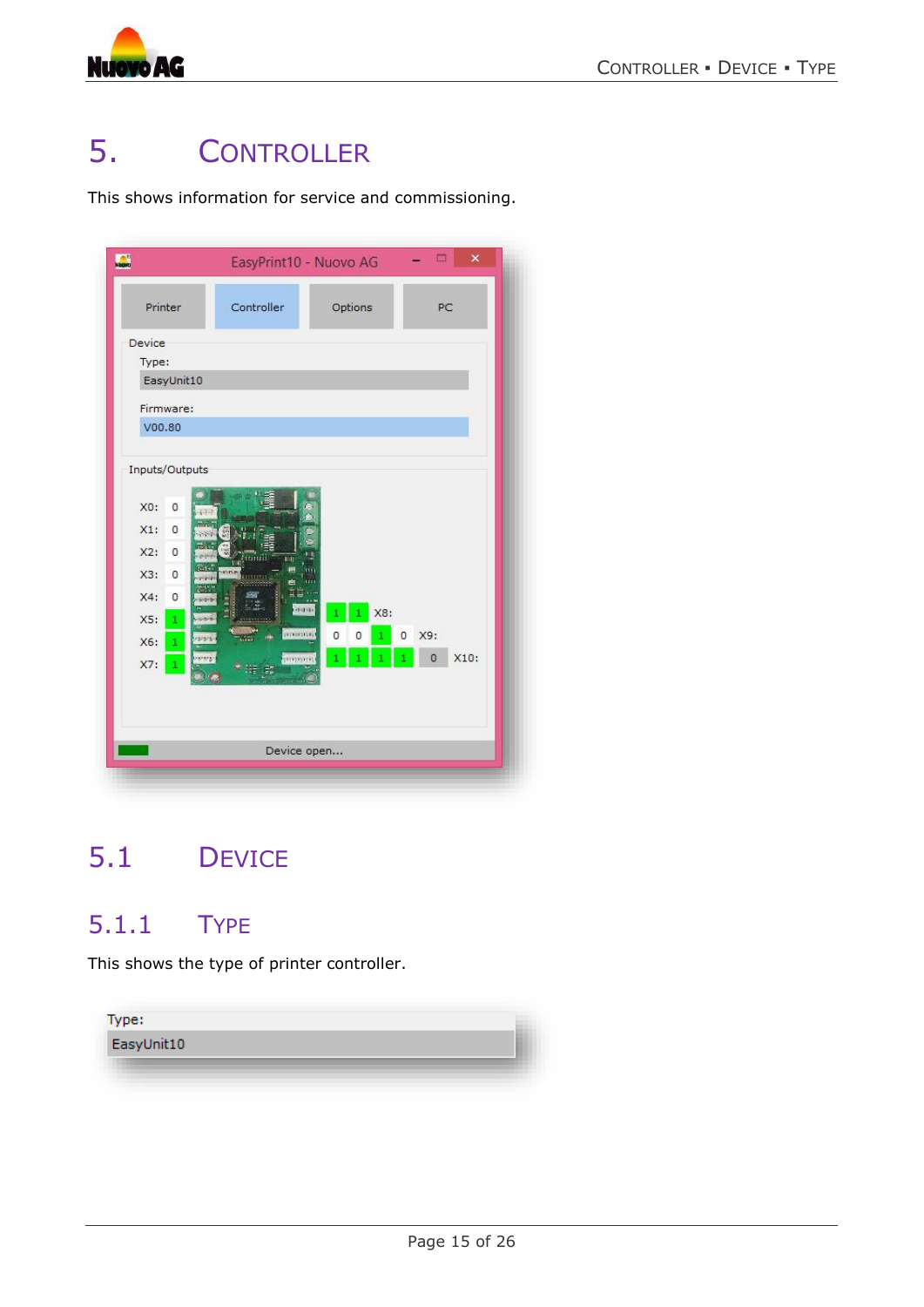

### <span id="page-15-0"></span>5.1.2 FIRMWARE

This shows the firmware version installed on the printer controller. Also another firmware can be installed on the printer controller.

|                                                                                | <b>Install Device Firmware</b>                                                                                                                                                                                                                                                                                                                                                                                                                                                                   |        |        |
|--------------------------------------------------------------------------------|--------------------------------------------------------------------------------------------------------------------------------------------------------------------------------------------------------------------------------------------------------------------------------------------------------------------------------------------------------------------------------------------------------------------------------------------------------------------------------------------------|--------|--------|
| Firmware selection:                                                            |                                                                                                                                                                                                                                                                                                                                                                                                                                                                                                  |        |        |
| V00.50                                                                         | V00.60                                                                                                                                                                                                                                                                                                                                                                                                                                                                                           | V00.70 | V00.80 |
|                                                                                | Information about the selected firmware:                                                                                                                                                                                                                                                                                                                                                                                                                                                         |        |        |
| und EasyUnit10.<br>- Day Counter with reset.<br>Nuovo AG<br>16.07.2014 / 12:00 | For device typ Sprinter, Omnia and BAN.<br>- Device Typ adjustable (PC).<br>- Sleep Mode adjustable (PC).<br>- Print Start Mode adjustable (PC).<br>- Print Start Signal Shift 02000ms.<br>- Print Start Signal Shift adjustable.<br>- Counter with reset (PC).<br>- Counter Step Size adjustable (PC).<br>- Display with 2 x 16 characters.<br>- Display Language adjustable (PC).<br>- Signal Light with 2 elements.<br>- Signal Light adjustable (PC).<br>- State LED, Display, Signal Light. |        |        |
| Ready to install                                                               |                                                                                                                                                                                                                                                                                                                                                                                                                                                                                                  |        |        |
|                                                                                |                                                                                                                                                                                                                                                                                                                                                                                                                                                                                                  |        |        |
|                                                                                |                                                                                                                                                                                                                                                                                                                                                                                                                                                                                                  |        |        |

#### **START**

The installation of the selected firmware is started.

#### **CANCEL**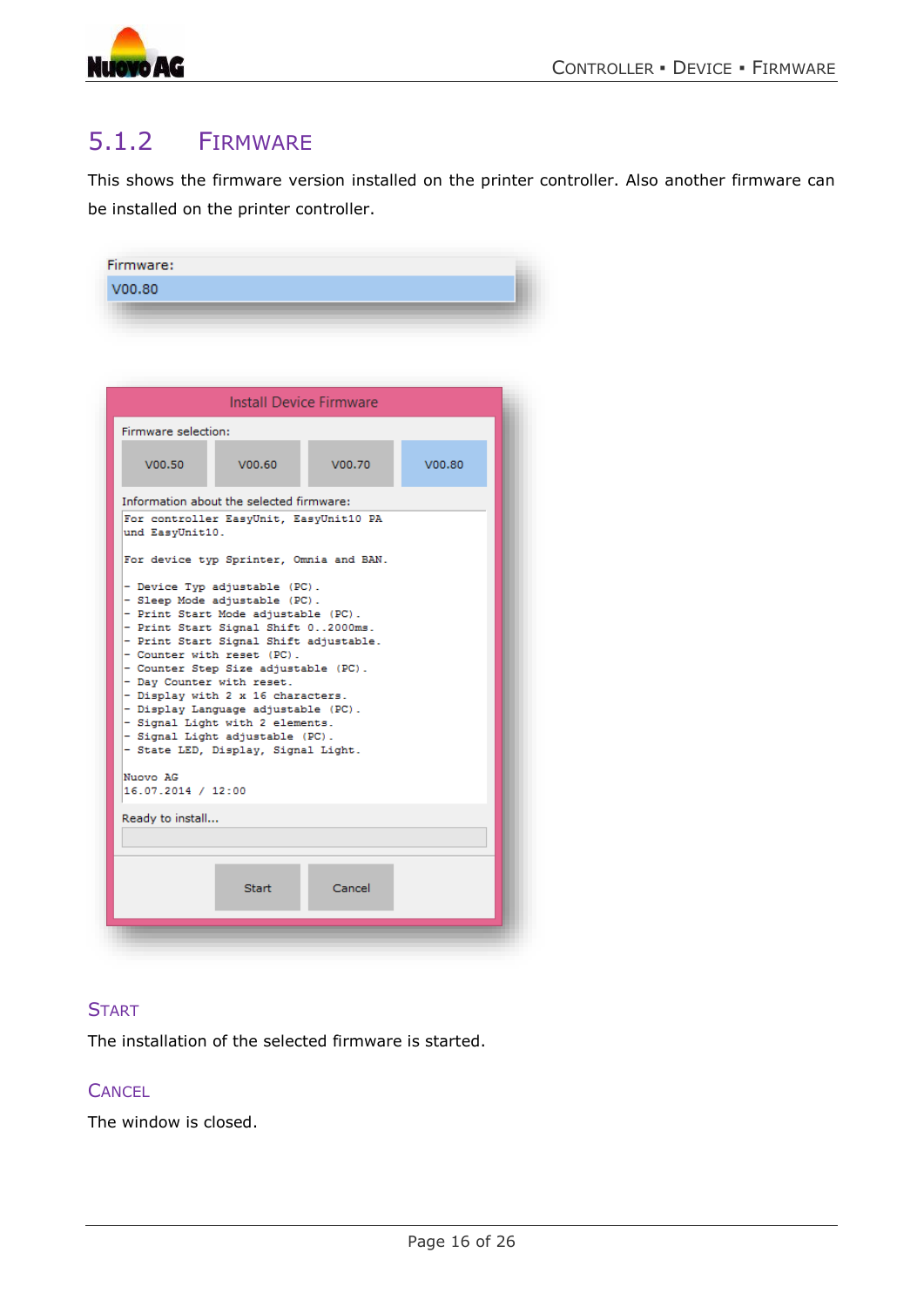![](_page_16_Picture_0.jpeg)

# <span id="page-16-0"></span>5.2 INPUTS/OUTPUTS

This shows the electrical signals on the printer controller.

![](_page_16_Picture_4.jpeg)

#### X0

Input for the start signal.

#### X1

Input for the motor index sensor.

#### X2

Input for the cover sensor.

#### X3

Input for the stamp flap sensor.

#### X4

Output for the green LED.

#### X8

Input for the red button.

#### X9

Connection for the display.

#### X10

Input for the rotary knob.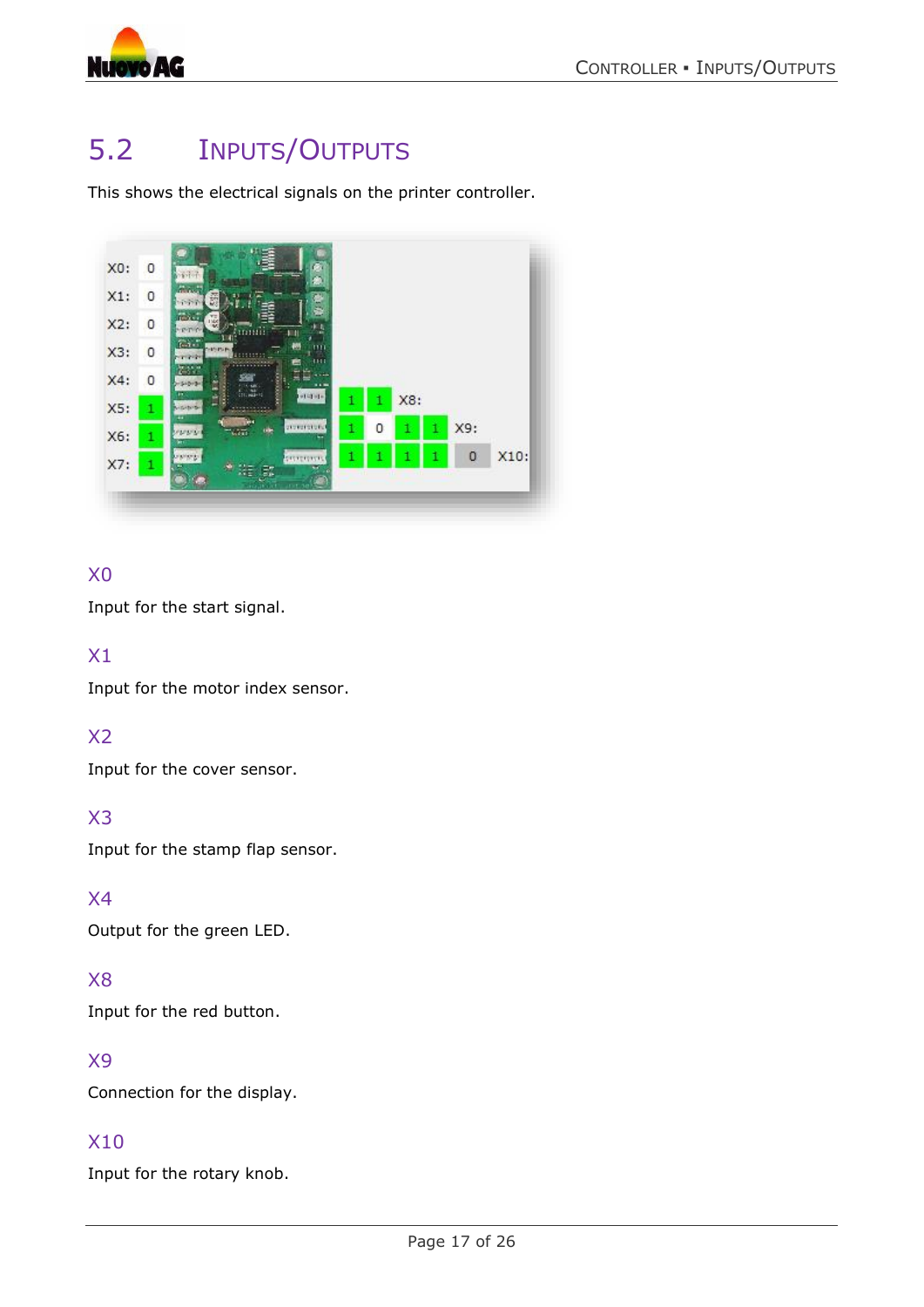![](_page_17_Picture_0.jpeg)

# <span id="page-17-0"></span>6. OPTIONS

All settings of the printer options are displayed and can be changed.

| $\sum_{i=1}^{n}$ | EasyPrint10 - Nuovo AG |         | ×<br>$\Box$<br>- |  |
|------------------|------------------------|---------|------------------|--|
| Printer          | Controller             | Options | PC               |  |
| Display-         |                        |         |                  |  |
| Language:        |                        |         |                  |  |
| English          |                        |         |                  |  |
| Signal Light     |                        |         |                  |  |
| Settings:        |                        |         |                  |  |
| Default          |                        |         |                  |  |
|                  |                        |         |                  |  |
|                  |                        |         |                  |  |
|                  |                        |         |                  |  |
|                  |                        |         |                  |  |
|                  |                        |         |                  |  |
|                  |                        |         |                  |  |
|                  |                        |         |                  |  |
|                  |                        |         |                  |  |
|                  |                        |         |                  |  |
|                  |                        |         |                  |  |
|                  |                        |         |                  |  |
|                  |                        |         |                  |  |
|                  | Device open            |         |                  |  |
|                  |                        |         |                  |  |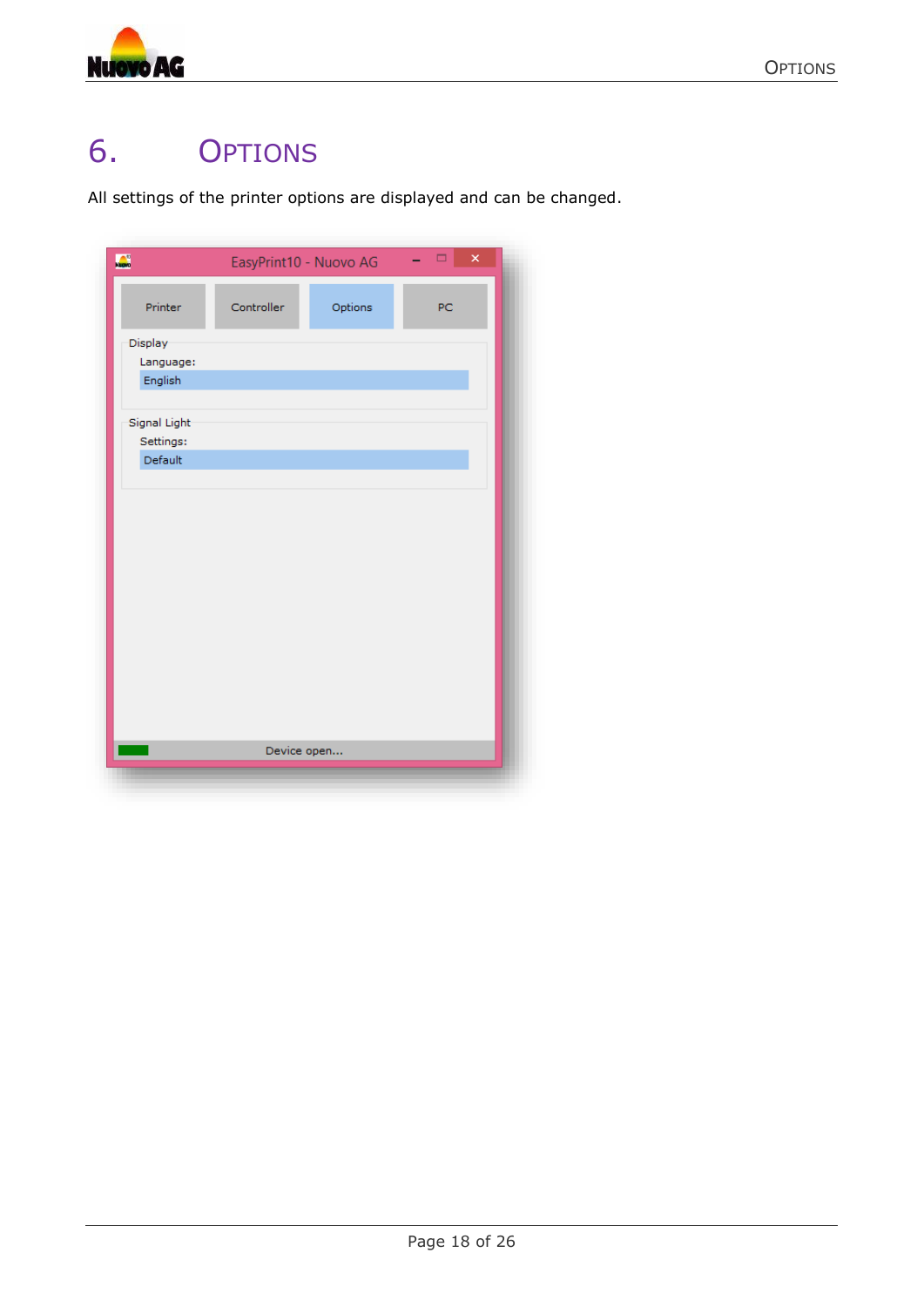![](_page_18_Picture_0.jpeg)

### <span id="page-18-0"></span>6.1 DISPLAY

The selected display language is displayed and can be changed.

![](_page_18_Picture_4.jpeg)

#### **DEUTSCH**

Display language German.

#### ENGLISH

Display language English.

#### **FRANCAIS**

Display language French.

#### ITALIANO

Display language Italian.

#### **OK**

The setting is stored on the printer and the window is closed.

#### **CANCEL**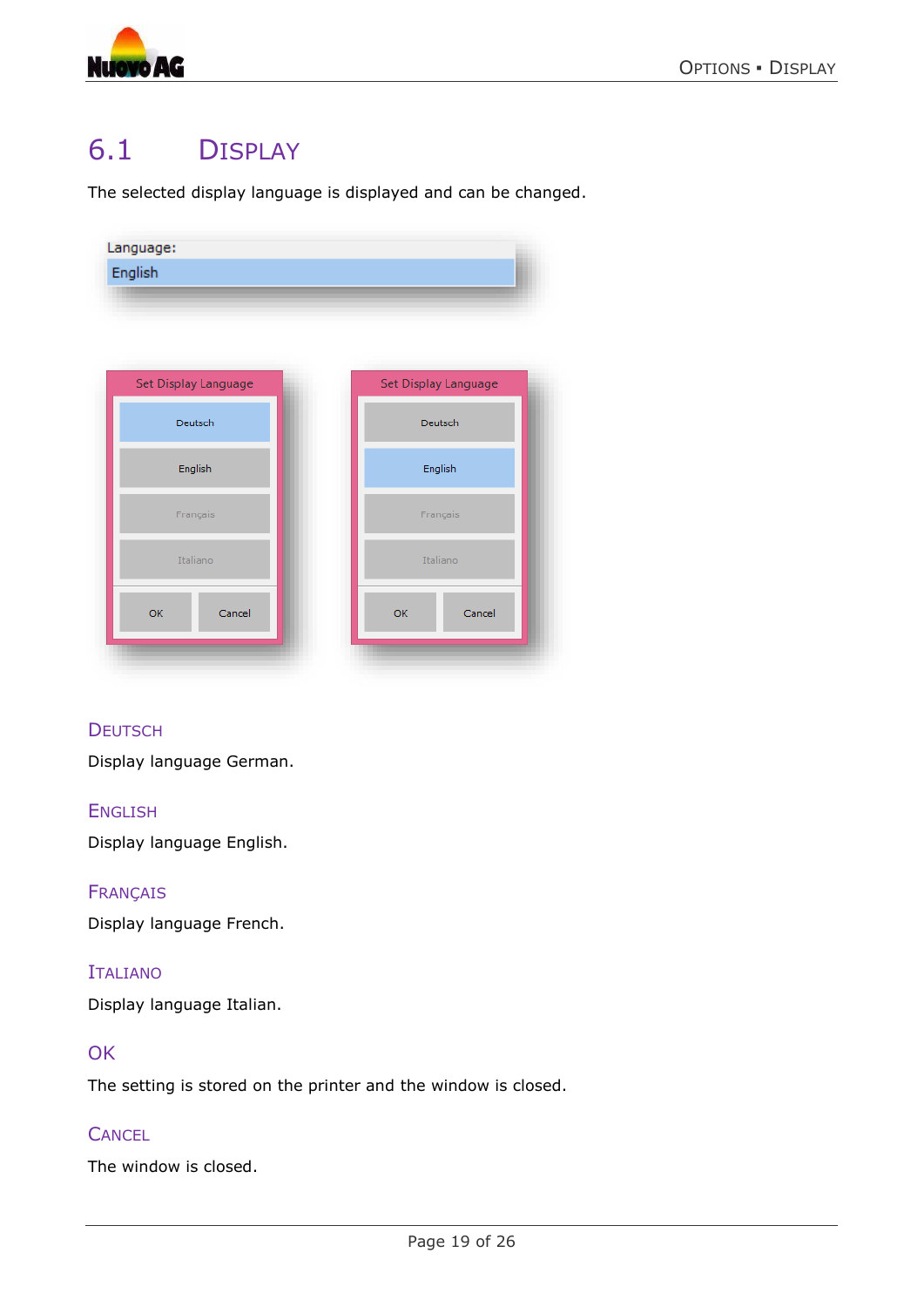![](_page_19_Picture_1.jpeg)

# <span id="page-19-0"></span>6.2 SIGNAL LIGHT

The signal light setting is displayed and can be changed. Only Sprinter and Omnia printers support this function.

| Settings: |  |
|-----------|--|
| Default   |  |
|           |  |

|                                         | Set Signal Light |        |  |  |  |
|-----------------------------------------|------------------|--------|--|--|--|
| Device switched on:                     |                  |        |  |  |  |
| Off                                     | Green            | Red    |  |  |  |
| Device open:                            |                  |        |  |  |  |
| Off                                     | Green            | Red    |  |  |  |
| Device ready:                           |                  |        |  |  |  |
| Off                                     | Green            | Red    |  |  |  |
| Stamping:                               |                  |        |  |  |  |
| Off                                     | Green            | Red    |  |  |  |
| Device waits for print start finishing: |                  |        |  |  |  |
| Off                                     | Green            | Red    |  |  |  |
| Stamping error:                         |                  |        |  |  |  |
| Off                                     | Green            | Red    |  |  |  |
| OK                                      |                  | Cancel |  |  |  |
|                                         |                  |        |  |  |  |
|                                         |                  |        |  |  |  |

#### **OK**

The setting is stored on the printer and the window is closed.

#### **CANCEL**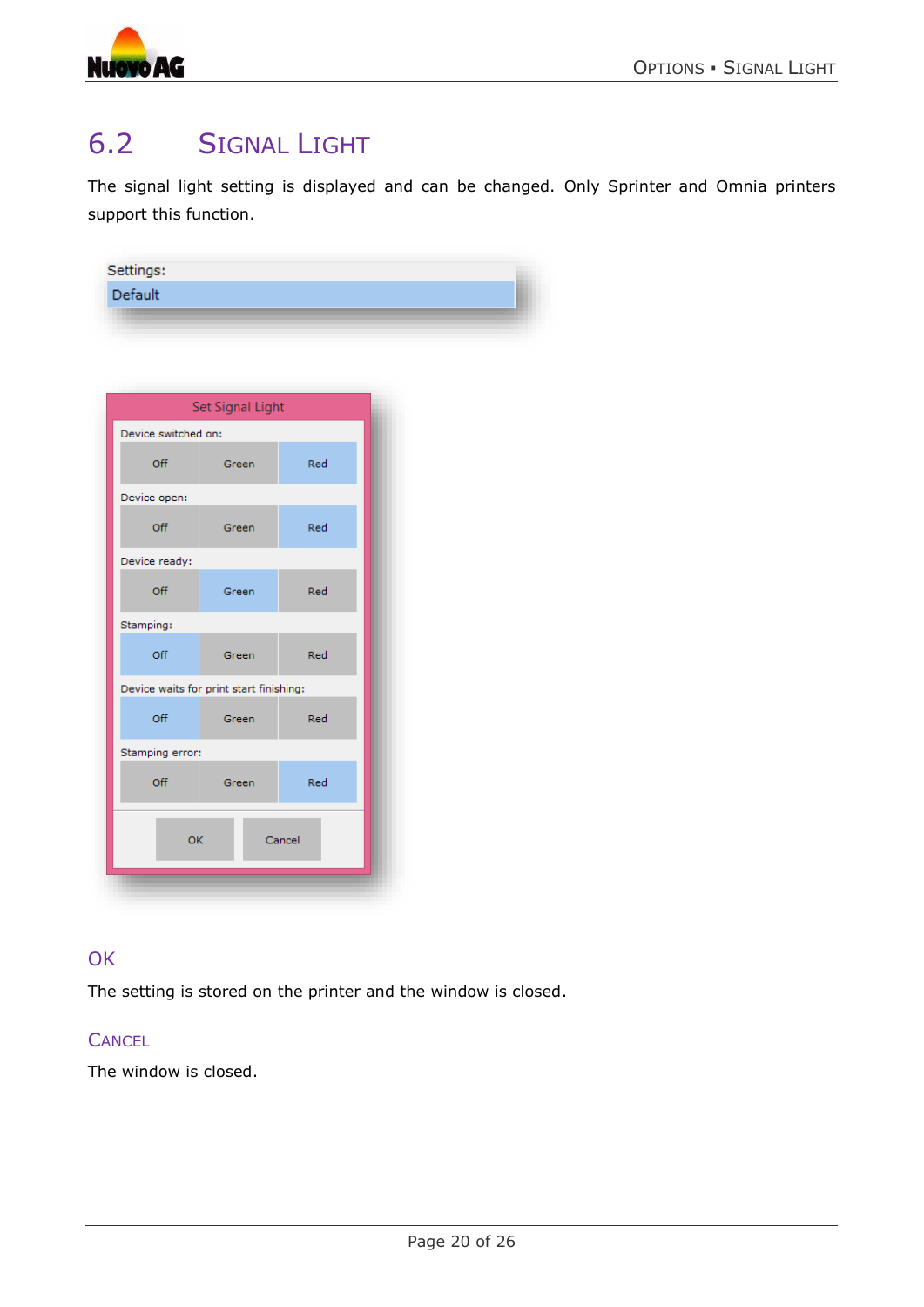![](_page_20_Picture_0.jpeg)

# <span id="page-20-0"></span>7. PC

All settings of the EasyPrint10 program are displayed and can be changed. Also various assistance are available.

| $\mathbf{L}$         | EasyPrint10 - Nuovo AG |         | $\overline{\mathbf{x}}$<br>$\Box$ |
|----------------------|------------------------|---------|-----------------------------------|
| Printer              | Controller             | Options | PC                                |
| EasyPrint10          |                        |         |                                   |
| Version:             |                        |         |                                   |
| EasyPrint10 V08.00-a |                        |         |                                   |
| Language:            |                        |         |                                   |
| English              |                        |         |                                   |
|                      |                        |         |                                   |
| Help                 |                        |         |                                   |
|                      | User Guide             |         |                                   |
|                      |                        |         |                                   |
|                      | <b>TeamViewer</b>      |         |                                   |
|                      |                        |         |                                   |
|                      | E-mail                 |         |                                   |
|                      | <b>USB Driver</b>      |         |                                   |
|                      |                        |         |                                   |
|                      | Update                 |         |                                   |
|                      |                        |         |                                   |
|                      |                        |         |                                   |
|                      |                        |         |                                   |
|                      |                        |         |                                   |
|                      |                        |         |                                   |
|                      | Device open            |         |                                   |
|                      |                        |         |                                   |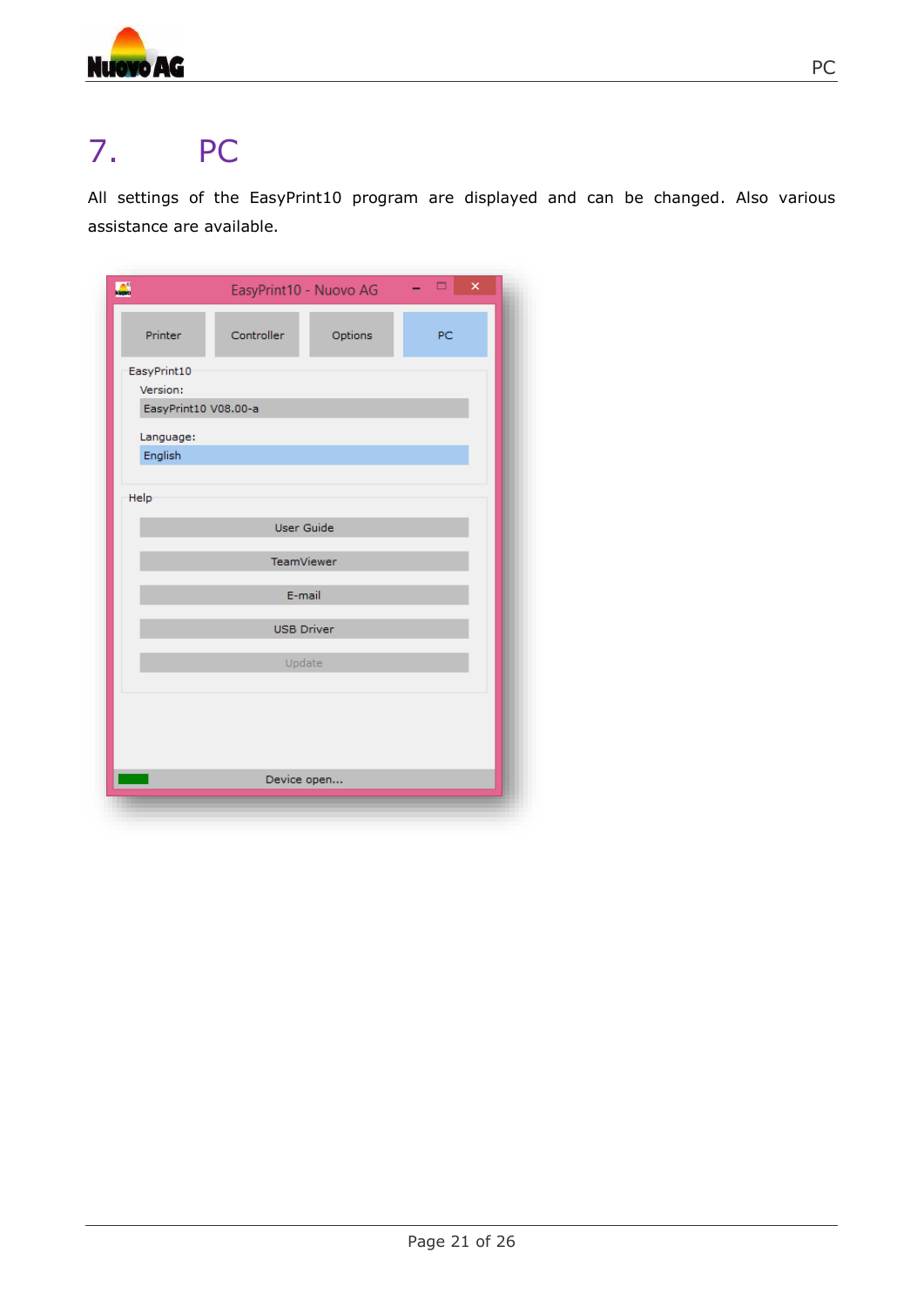![](_page_21_Picture_0.jpeg)

# <span id="page-21-0"></span>7.1 EASYPRINT10

### <span id="page-21-1"></span>7.1.1 VERSION

Additional information about the EasyPrint10 program and contact information of Nuovo AG are displayed.

|        | Info                                                                                    |
|--------|-----------------------------------------------------------------------------------------|
|        | Version: EasyPrint10 V08.00-a<br>Release: 19.10.2014 @ 20:00<br>ID: William<br>6D223BF7 |
|        | Nuovo AG<br>Barzloostrasse 20<br>8330 Pfäffikon ZH<br>Switzerland                       |
|        | Phone: +41 (0) 44 950 05 20<br>Fax: +41 (0) 44 950 57 33                                |
|        | Nuovo BV<br>Dorpsstraat 84<br>5471 NA Loosbroek<br>Netherlands                          |
|        | Phone: +31 (0) 413 229 180<br>Fax: +31 (0) 413 229 158                                  |
| E-mail | Internet<br>Shop<br>Cancel                                                              |

#### E-MAIL

Send an e-mail to Nuovo AG.

#### INTERNET

Open the website of Nuovo AG.

#### **SHOP**

Order consumables and others at Nuovo AG.

#### **CANCEL**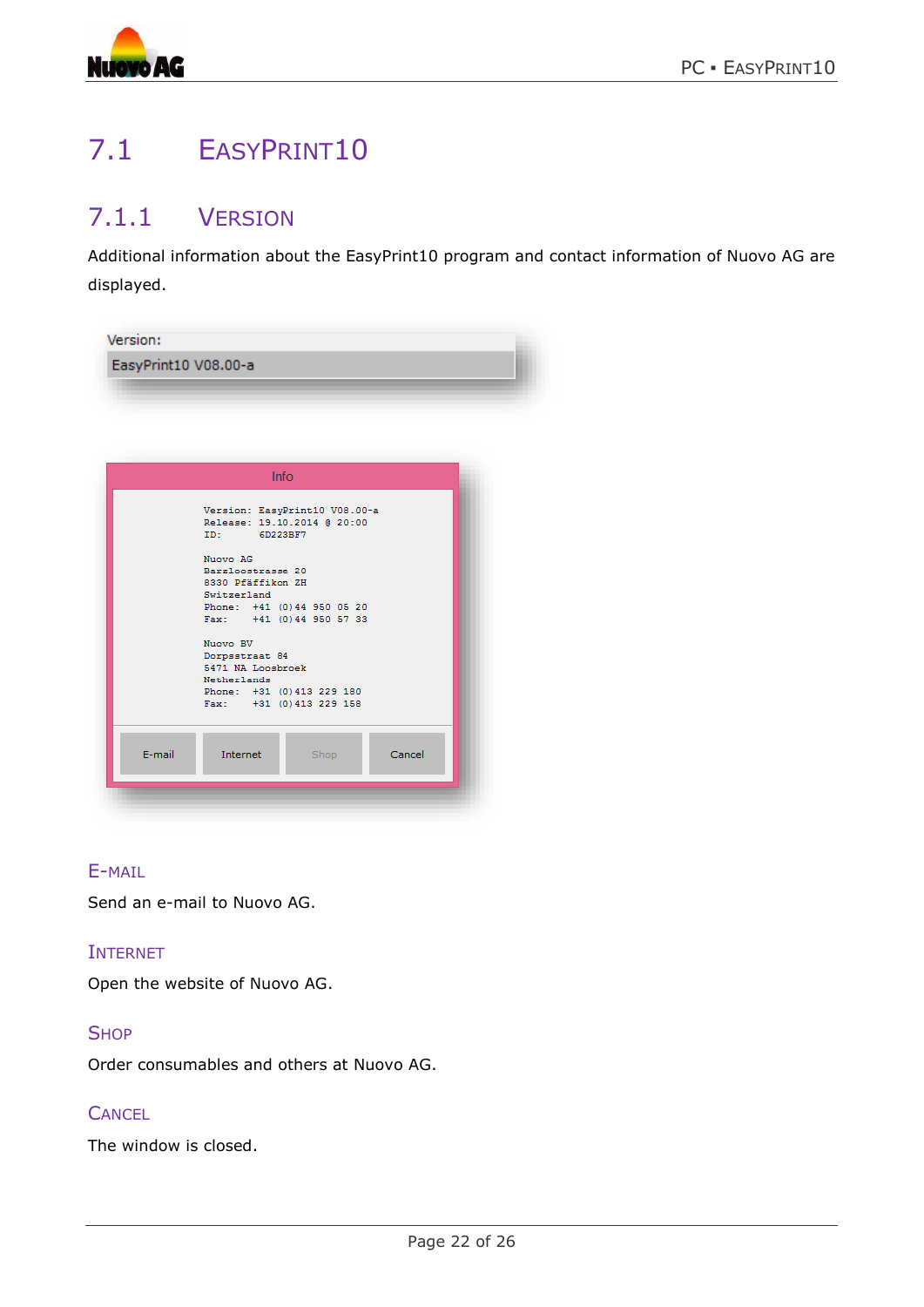![](_page_22_Picture_0.jpeg)

### <span id="page-22-0"></span>7.1.2 LANGUAGE

The selected user language is displayed and can be changed.

|              | Language:<br>English |
|--------------|----------------------|
|              |                      |
|              |                      |
| Set Language | Set Language         |
| Deutsch      | Deutsch              |
| English      | English              |
| Français     | Français             |
| Italiano     | Italiano             |
| OK<br>Cancel | OK<br>Cancel         |
|              |                      |

#### **DEUTSCH**

User language German.

#### **ENGLISH**

User language English.

#### FRANÇAIS

User language French.

#### ITALIANO

User language Italian.

#### **OK**

The setting is applied and the window is closed.

#### **CANCEL**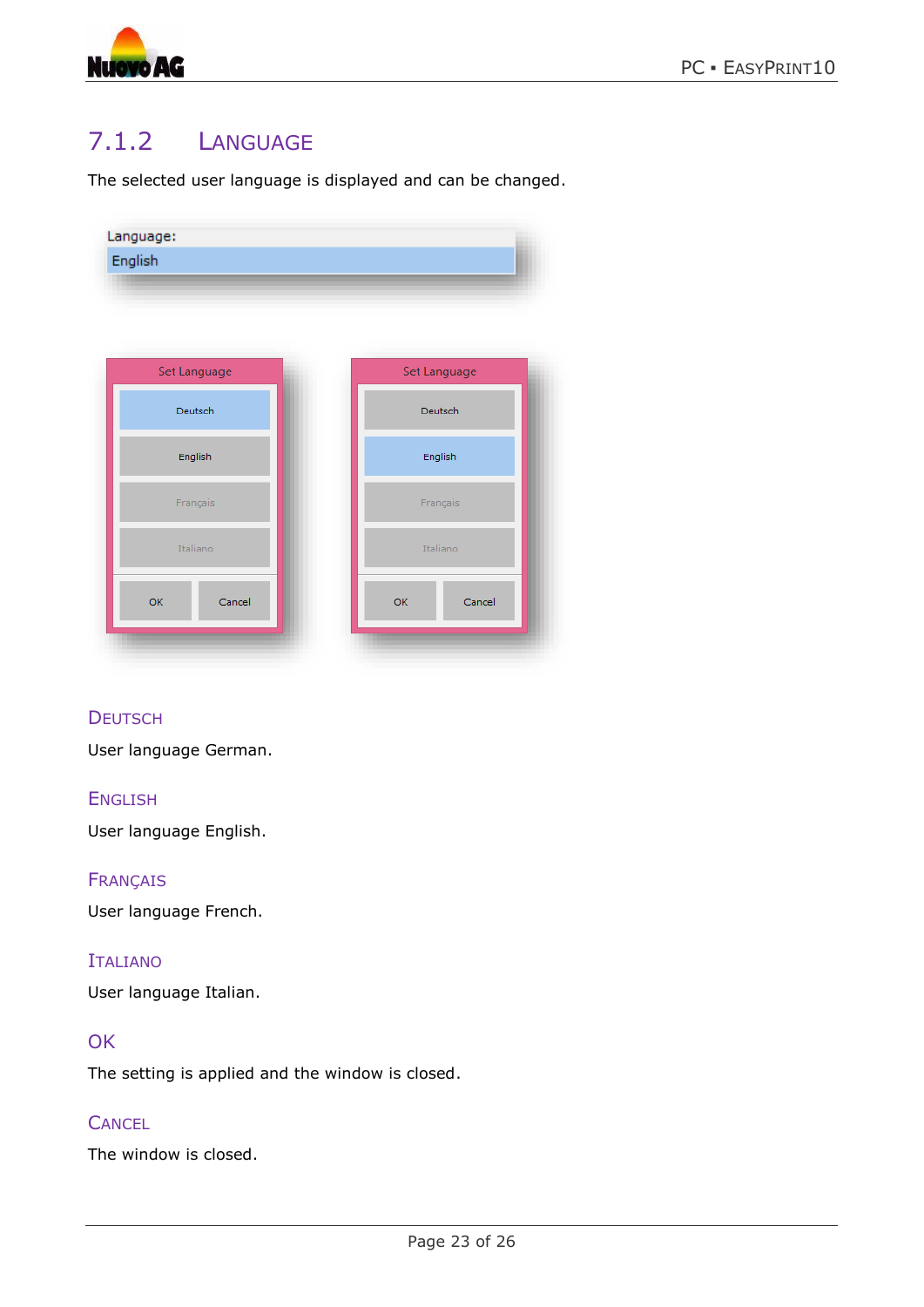![](_page_23_Picture_0.jpeg)

# <span id="page-23-0"></span>7.2 HELP

### <span id="page-23-1"></span>7.2.1 USER GUIDE

The user guide is opened in the EasyPrint10 program user language. For this purpose, a PDF reader (e.g. Adobe Reader) must be installed on the PC. If the user guide is needed in another language, the EasyPrint10 program user language must be changed.

|  | User Guide |  |
|--|------------|--|
|  |            |  |
|  |            |  |

### <span id="page-23-2"></span>7.2.2 TEAMVIEWER

The TeamViewer program opens. This program allows Nuovo employees to operate the PC by remote control. The PC has to be connected to the Internet and the Nuovo employees has to know the ID and the Password.

![](_page_23_Picture_8.jpeg)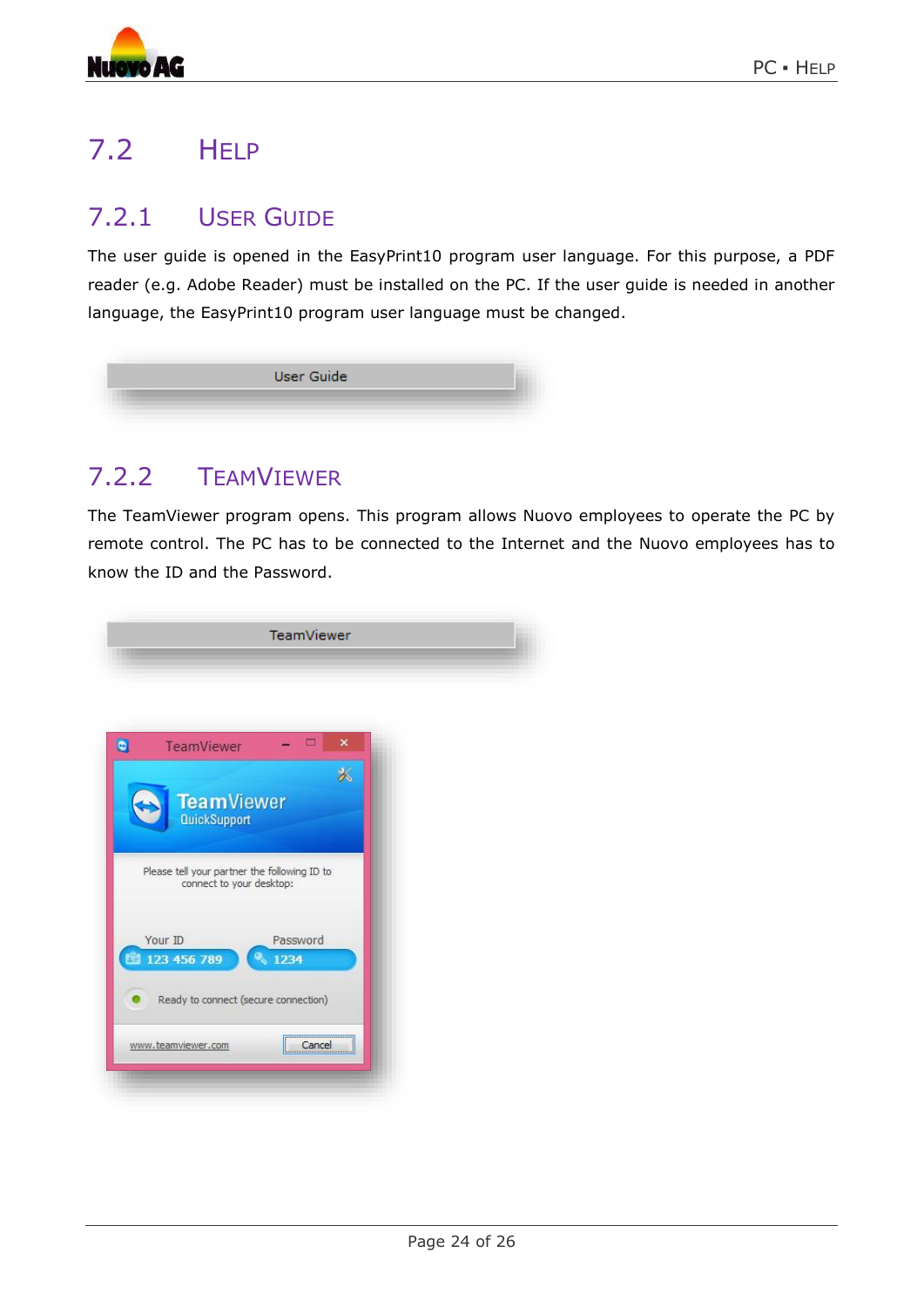![](_page_24_Picture_0.jpeg)

### <span id="page-24-0"></span>7.2.3 E-MAIL

Send an e-mail to Nuovo AG. The PC has to be connected to the Internet.

| E-mail |  |
|--------|--|
|        |  |
|        |  |

### <span id="page-24-1"></span>7.2.4 USB DRIVER

Install the driver for the ComboxCableUSB.

![](_page_24_Picture_7.jpeg)

### <span id="page-24-2"></span>7.2.5 UPDATE

Start the installation of an existing update.

![](_page_24_Picture_10.jpeg)